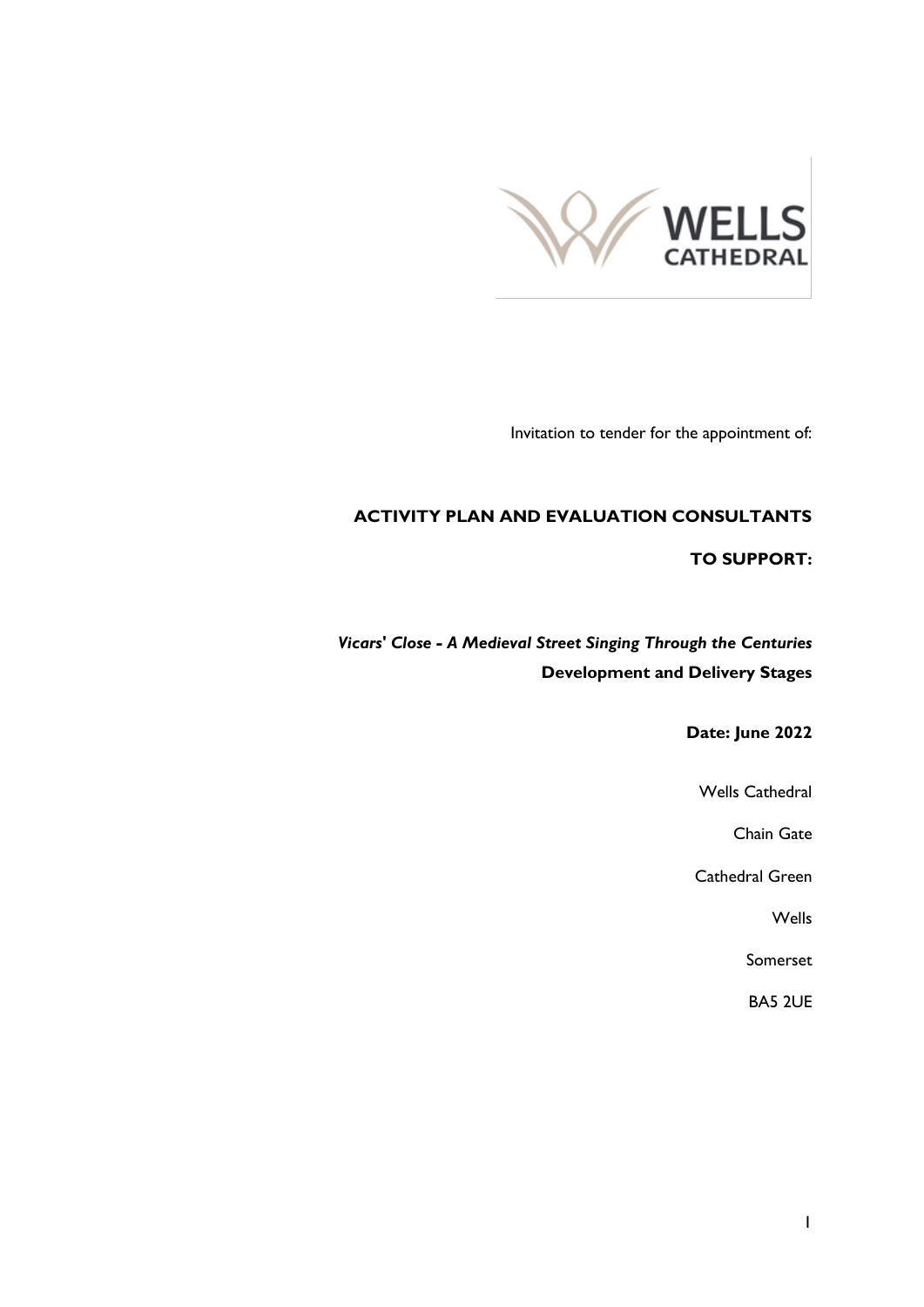# **1.0 Executive Summary**

The Chapter of Wells Cathedral are currently undertaking a project to increase public engagement with, and access to the heritage of Vicar's Close, a complete 14th century street adjoining Wells Cathedral. The project will also fund essential conservation to the properties of Vicar's Close, which are at considerable risk.

The Cathedral Chapter wish to appoint consultants to:

- produce an Activity Plan that will increase engagement and participation with the heritage of Wells Cathedral's Vicars' Close as part of a National Lottery Heritage Fund (NLHF) funded project and to assist the project to achieve its learning and engagement aims.
- provide evaluation services for the development and delivery phases

### **Consultants may apply for one or both pieces of work.**

The Activity Plan will need to be prepared in the context of other pieces of work for our NLHF project:

- a Conservation Management Plan
- Interpretation Content Research and Design Plans
- a Business Plan
- a Marketing and Communications Plan
- a Management and Maintenance Plan
- fundraising activity
- the design and planning of a capital programme including major conservation works

## **2.0 Background**

Built between 1175 and c.1450, Wells Cathedral was the first English Cathedral built in the Gothic style. Wells is revered as one of the finest buildings in Western Europe and described by Simon Jenkins as the finest of England's Cathedrals.

Adjoining the Cathedral on its north side is Vicars' Close, which was built between 1348 and 1430 to house the Clergy and Vicars' Choral of Wells Cathedral. Originally the close comprised 47 buildings which over time have been merged to leave 27 Grade I listed properties, a dining hall and kitchen, treasury, chapel and library. The close still houses the Vicars' Choral, making it the oldest, most complete street used to its original purpose in Europe. The Close also now provides practice rooms for the musicians of Wells Cathedral School and accommodation for Cathedral employees.

Vicars' Close is Grade I listed and is part of the wider Cathedral complex. The Close is a through route between the Liberty (medieval precinct) and Cathedral Green, but also remains physically connected to the Cathedral via the Chain Bridge at the South end of the Close.

### **'Vicars' Close: A medieval street singing through the centuries' Project Aims**

In summary, the project aims are to:

- create new interpretation and activities to engage a wider range of people with the incredible heritage of the Close and the connected Cathedral
- provide support for young people and families, the elderly and people living with disabilities in areas of high social isolation, digital poverty, low skilled employment and unemployment
- make publicly accessible for the first time two of the houses on Vicars' Close along with the Vicars' Chapel, Hall and Kitchen and Treasury Rooms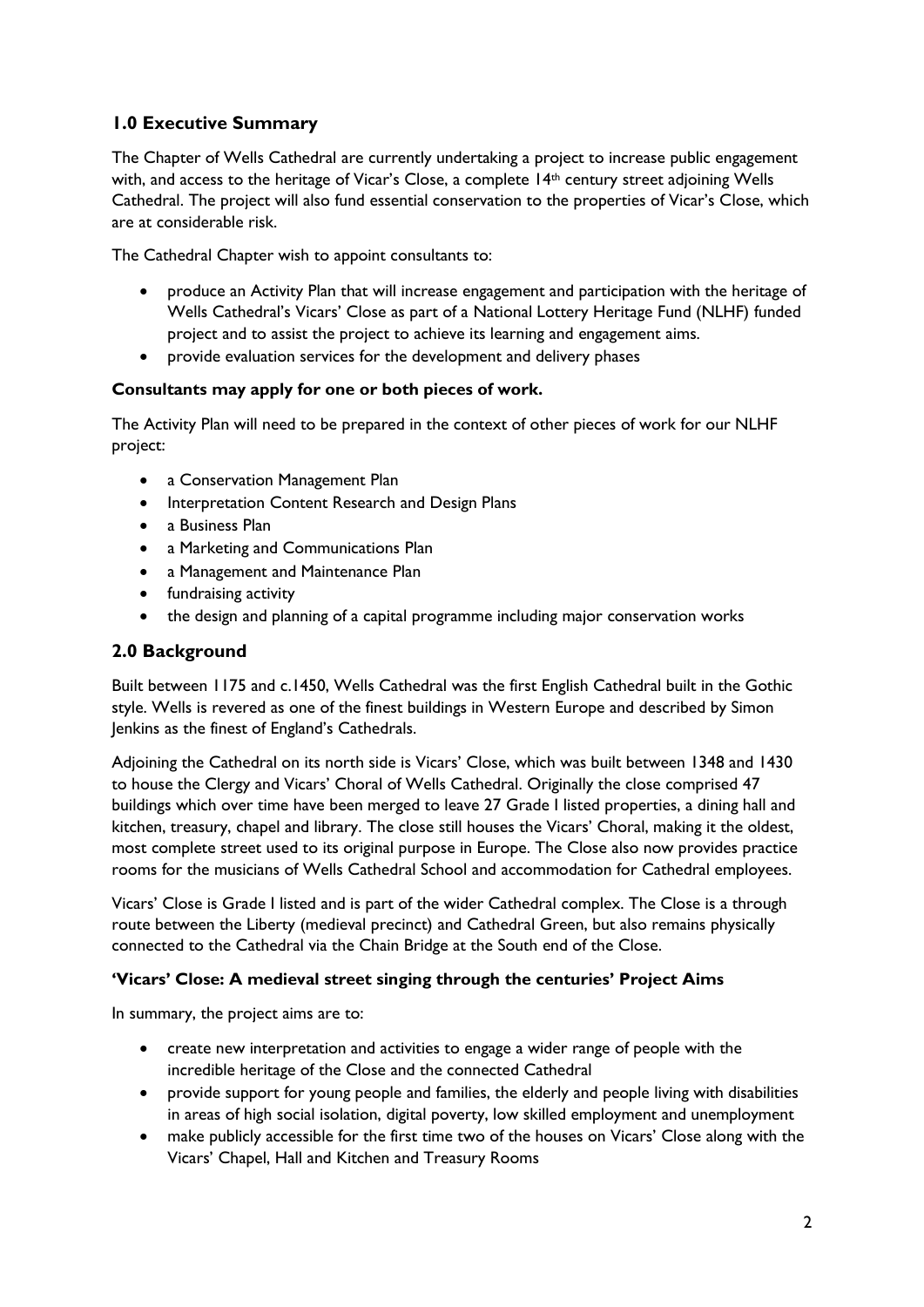- carry out essential conservation and repair to the external envelope of the Vicars' Close properties to preserve for the benefit, learning and enjoyment of future generations.
- create opportunities for volunteering, internships and apprenticeships to preserve heritage crafts and create opportunities for people to develop skills and experiences to enable them to enter or re-enter the workforce.

# **3.0 The Brief(s)**

## **3.1 Activity Plan Consultancy**

The Chapter of Wells Cathedral wishes to appoint Consultants to support the development of the activity, learning and engagement elements of *Vicars' Close: A Medieval Street Singing Through the Centuries*.

In general terms the Consultants will extend and develop the current learning and participation proposals, and devise and test further sustainable plans and activities which will achieve our project's engagement, learning and participation outcomes, as reflected in the *Vicars' Close: A Medieval Street Singing Through the Centuries* appendices attached. Experience of working on co-curation/co-creation projects would be desirable to inform this work.

The successful Consultants will produce a detailed Activity Plan for submission with a Round Two funding application to the NLHF. This will include:

- 1. Plans for Audience Engagement and Development, Learning and Participation and related evaluation.
- 2. A fully-costed, 4-year Action Plan for delivering the Activity Plan in the format stipulated by the NLHF.
- 3. Sustainability plans for project activities, including how they can be developed after the project so that there is a clear legacy.

The plans should fully comply with NLHF guidelines on Activity Plans, including those set out in their "Activity Plan Guidance" and "Planning Activities in Heritage Projects" documents but the plans and advice should not be limited by those documents and guidance. The Consultants must demonstrate that they are fully aware of the latest requirements of the NLHF and be well-versed in the guidelines for this work.

## **3.2 Scope of Work/Further detail of what the Consultants will do during the Development Phase**

The successful applicant will work alongside the Cathedral's Project Board (see the NLHF Development Phase Application), the Project Manager, lead activity and engagement partners, the Interpretation Design Consultant, Interpretation Content Research Consultant, and the lead consultant for the capital works, to coordinate all activities and to:

*Audience Engagement and Development*

- Review and identify potential priority audiences, analysing the nature and size of each potential group.
- Commission, manage or directly deliver audience research using an agreed methodology, or supervise the production of summary reports based upon it, for integration into the Activity Plan.
- Create consultative forums as well as improved opportunities for volunteering.
- Use the work of these forums to inform the audience development process.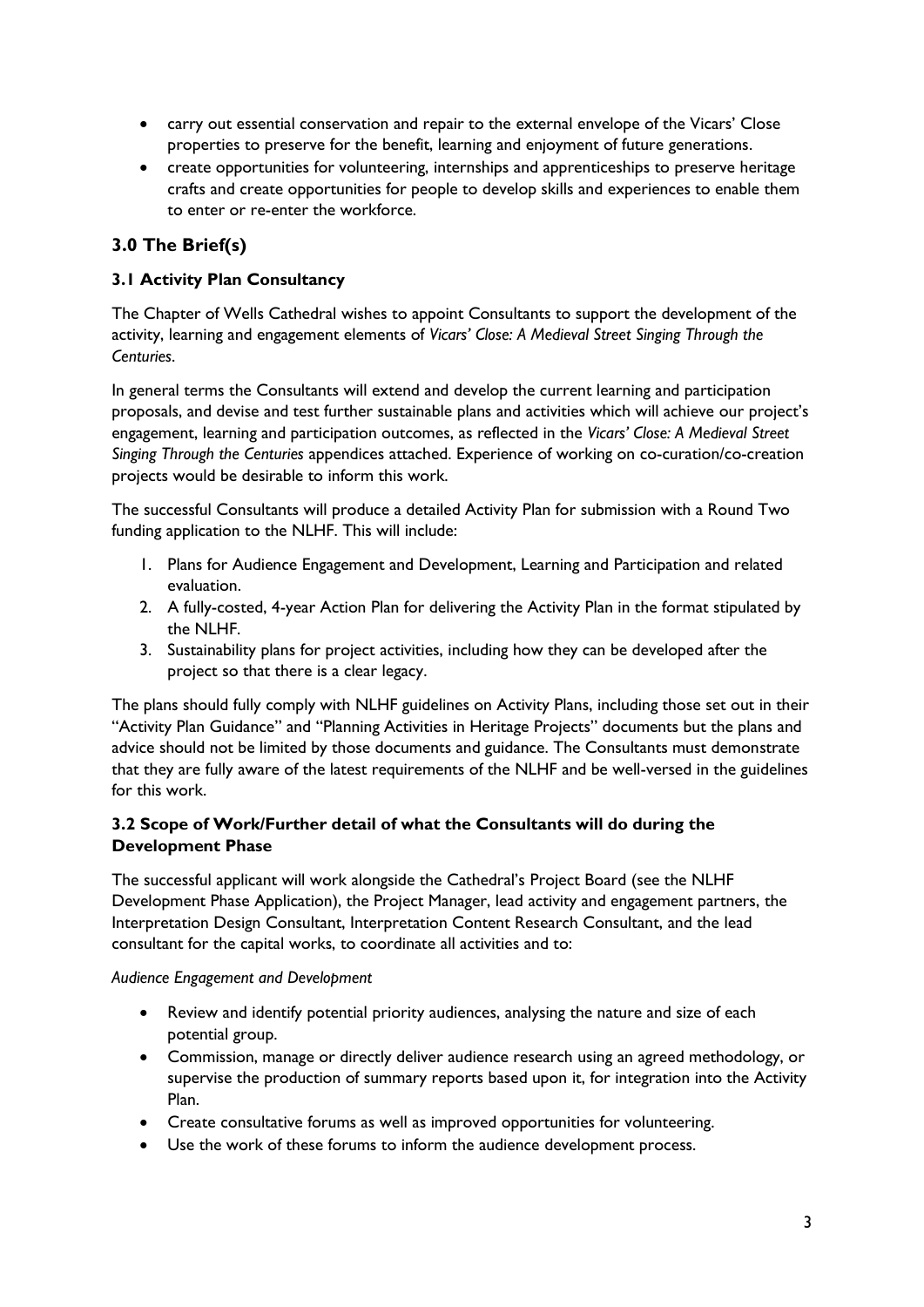- Work in conjunction with identified project partners and the Cathedral's Project Board in assessing current access and engagement, and the response to proposed interpretation areas and activities.
- Where a need arises, test market response by devising and delivering pilot activities.

#### *Learning and Participation and Volunteering*

- Review the current limited offer for visitors and learning audiences (including local schools) to analyse the extent and quality of this offer. This should include detailed consultation and evaluation with current and potential users of Vicars' Close.
- Undertake a review of current participation including volunteering opportunities.
- Extend this review and consultation to identify current and future needs and make proposals.
- Identify a range of potential activities, events and projects which references best practice in learning and volunteering.
- Test viability by devising and delivering a number of pilot activities, taster sessions, events etc. for specific audiences.
- Outline and plan the pollinator Citizen Science Project with partners [https://www.nhm.ac.uk/content/dam/nhmwww/take-part/Citizenscience/citizen-science](https://www.nhm.ac.uk/content/dam/nhmwww/take-part/Citizenscience/citizen-science-guide.pdf)[guide.pdf](https://www.nhm.ac.uk/content/dam/nhmwww/take-part/Citizenscience/citizen-science-guide.pdf)
- Produce a detailed Activity Plan, including strategies for Audience Development and Learning and Participation, plus a detailed, fully costed Action Plan for delivery.
- Propose a sustainable framework on which the development and delivery of learning outcomes for different target audiences can be based.
- The Activity Plan should assess opportunities for extending long term sustainable partnership working, particularly with schools and local historic sites and make proposals in this regard.
- Ensure the Activity Plan proposes the most effective and inclusive means of achieving engagement, learning and participation for priority audiences, including:
	- o Local people
	- o Young people and hard to reach groups
	- o Potential partner organisations among community, education and other groups Tourists from the UK
	- $\circ$  Potential international visitors and tourists
	- o All those interested in new learning opportunities
	- o Those interested in participating in educational and cultural activities
	- o Potential volunteers and the development of volunteer roles

In addition to writing the Activity Plan, the consultants will be expected to:

- Attend relevant project board and team meetings, including the Midterm and assessment reviews with the NLHF
- Assist with input on relevant sections of the application form
- Ensure the Activity Plan fits with other documentation particularly the Interpretation and Business Plans.

### **3.3 Evaluation Consultancy**

The Chapter of Wells Cathedral are looking for an external evaluation consultant to assist in the measurement of the success of the project against the intended outcomes, and to identify lessons which can be learned. The evaluation will cover a short evaluation of the development phase, and the subsequent delivery of the capital works, interpretation and Activity Plan.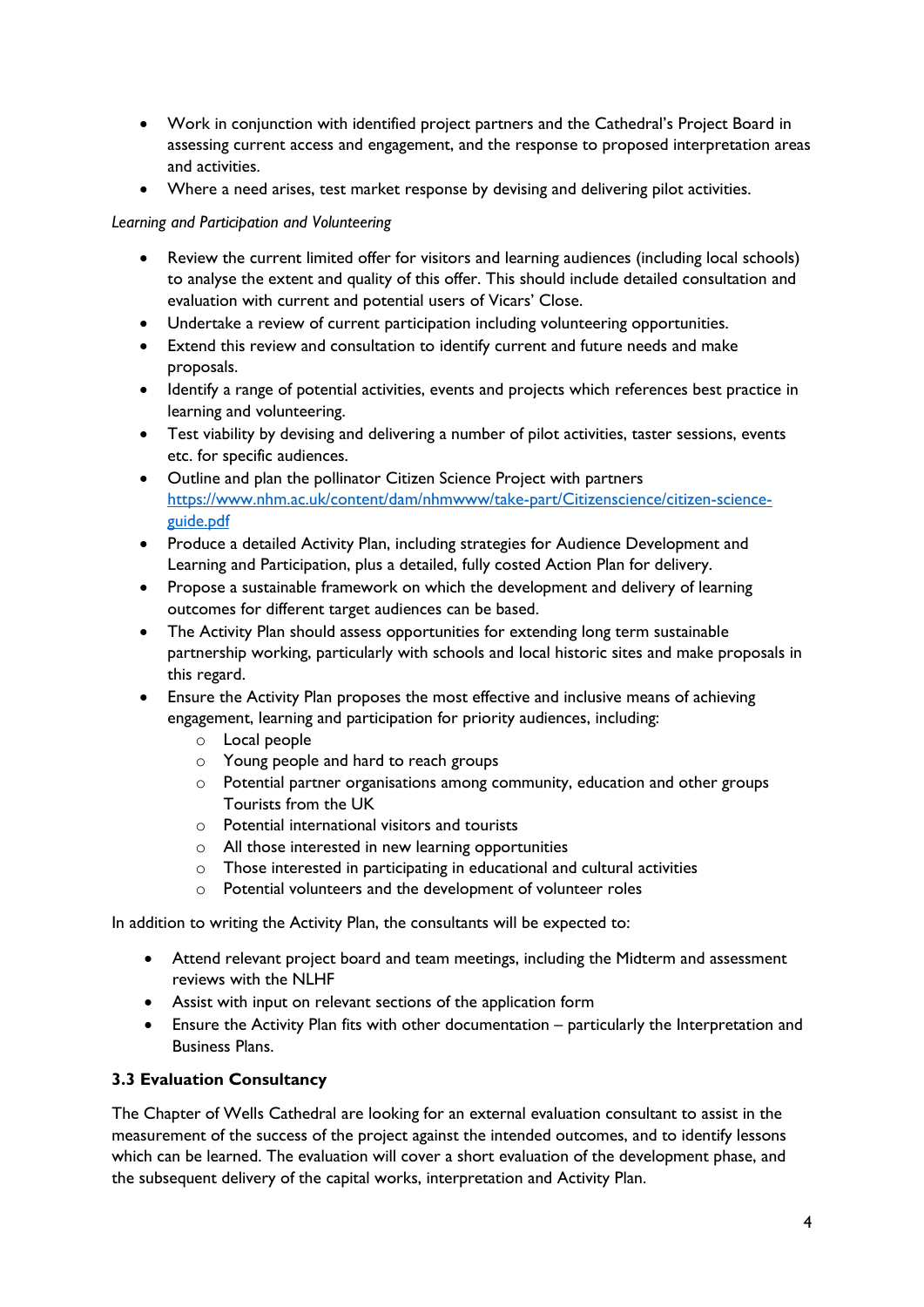The continuation of the contract for Evaluation services is dependent on the Cathedral being successful in their Round 2 NLHF application. In their tender response the consultants are requested to state which work they consider should fall into the Development Stage and which into the Delivery Phase.

### **3.4 Scope of work for both Development and Delivery Phases**

An external evaluator is sought to help create the evaluation framework for the project, and help train key Cathedral staff and volunteers to carry out ongoing evaluation, and to collect data that will be useful to contribute to the final summative report.

The contract includes collating and/or assisting in the collation of the base line data and collating this data at the end and writing the final evaluation report.

The scope of works therefore includes formative as well as summative evaluation and training others.

The external evaluator will undertake the following tasks:

- Review the project against the NLHF applications and the outputs and outcomes intended
- Develop an evaluation framework for capturing ongoing evidence of success and project outcomes and establishing the base line data against which success can be judged
- Propose pilots of evaluation measures to be adopted
- Collate data and/or train volunteers to collate data to measure the project's success
- Help the cathedral develop its ability to be a monitoring, evaluating and learning organisation
- Suggest improvements that can be made during the project delivery on the basis of this review
- Use this evaluation process to suggest improvements to the heritage offer
- Offer support and training to staff and volunteers to ensure that they understand the purpose of evaluation and are confident and competent in carrying out evaluation as required and recording the data collected
- Develop the methods and undertake some independent evaluation of activities including surveys at public events
- Interview key stakeholders to measure success from different perspectives (neighbours, community organisations, Vicars' Close residents and project partners)
- Review the potential sustainability of the project, including lessons learned for the future
- Produce a final summative evaluation report on the project for internal use as well as to submit to the NLHF as part of the requirement to complete the project.

The methodology and reporting must include both quantitative as well as qualitative measures of success. The Consultants will be expected to be familiar with, and adhere to, guidance on evaluation issued by the NLHF.

A range of evaluation tools will need to be employed and knitted together. This will need to include traditional methods such as surveys, questionnaires, interviews, photographs but also more innovative approaches. The evaluation should include analysis of the impact of the project on the wider community too.

A process of continuous assessment and improvement needs to be worked into the project evaluation framework so that the Cathedral Chapter can monitor that change is occurring as planned, that success can be celebrated even during project delivery, to ensure that enthusiasm and momentum of staff and volunteers is maintained, and finally to enable problems with either the programming or the evaluation systems to be identified early and remedied.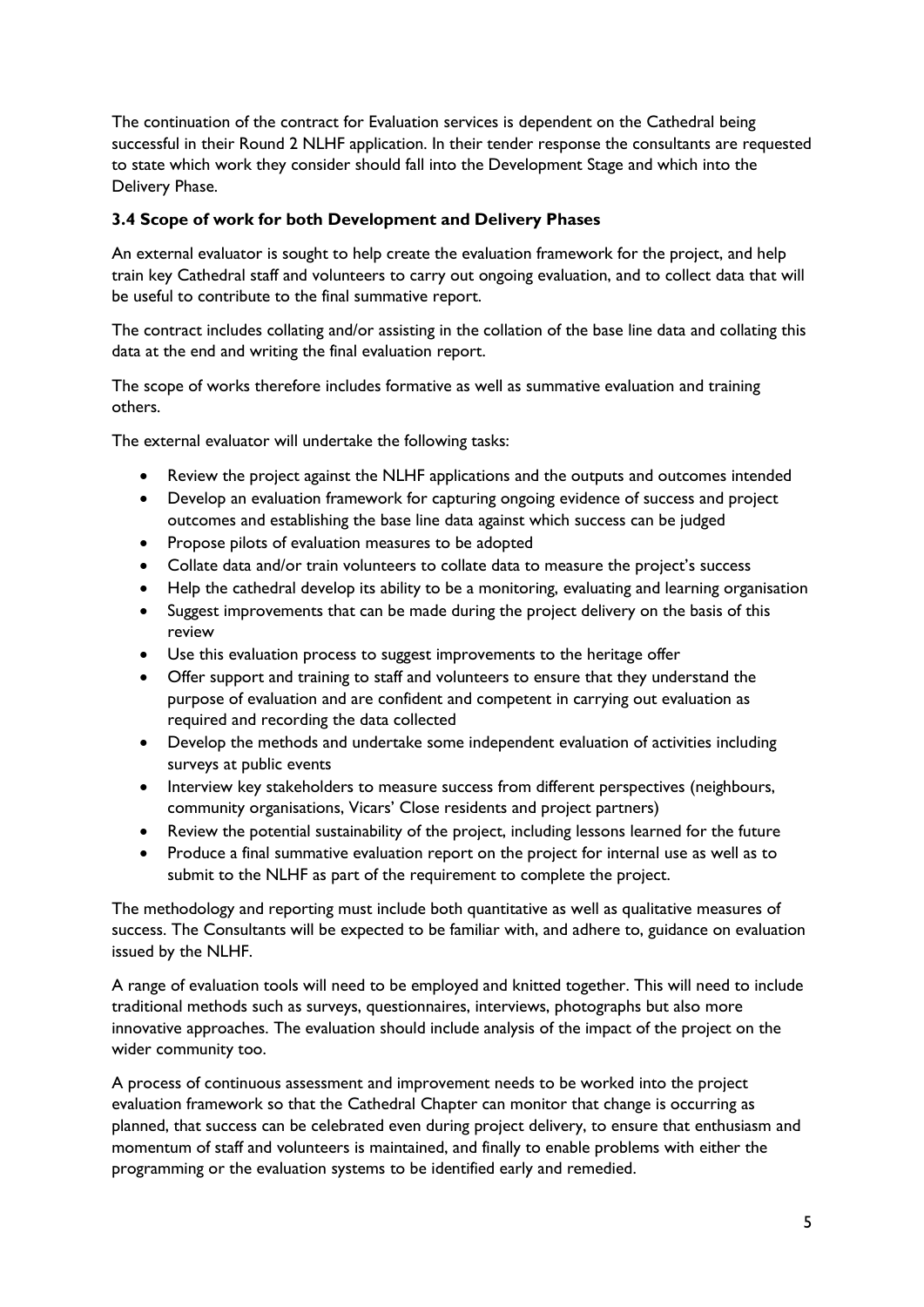# **4.0 Reporting Structure for Activity Plan and Evaluation Consultants**

The Consultants will report to the Project Manager and the Project Board, both of whom are ultimately accountable to the Cathedral Chapter. Unless agreed in writing, all reporting and other communication will be carried out electronically. The Consultants will submit regular reports as required by the Project Manager/Project Board, particularly to fit with the reporting requirements of the NLHF and the Consultants will be expected to attend meetings as required.

# **5.0 Project Timescales**

An outline and draft Project Programme is attached at the end of this document.

The Activity Plan work, including consultation and trials, should be completed in time for approval by the Cathedral Chapter by September 2023, ahead of the Midterm Review, with a final draft for the NLHF round 2 application in early March 2024. The successful Consultant should be available for comment in the weeks leading up to the submission and again for the assessment meeting with the NLHF. The Delivery Phase is scheduled to run from July 2024 to July 2028 with the Final Evaluation Report due in September 2028.

## **6.0 Tender Requirements**

- Please submit a proposal to carry out the Services that covers the following:
- Response to the Questions in the Appendix
- Methodology and Approach
- Commentary on Project Programme
- Articulates which work should be carried out in the Development Phase and which in the Delivery Phase
- Details of the proposed team (including CVs and details of relevant assignments previously undertaken)
- Fixed price fees for both the Activity Plan and Evaluation Services and split between the Development and Delivery Phases. Please note the figures stated are maximum figures
- References as referred to in the Appendix

The tenderer should be able to demonstrate:

- Previous relevant experience, including demonstrable understanding and recent experience of the NLHF process and NLHF Heritage Grant applications
- Experience of working with local, regional and national groups and communities
- Ability to hit budgets and timescales
- Proven skills and evidence of providing creative solutions
- Proven experience of working with volunteers
- Examples of an inclusive approach to consultation, evaluation and solution finding
- Satisfactory Professional Indemnity and Public Liability insurance

### **7.0 Fee**

For the production of an Activity Plan in the Development phase of the project, the fee is expected to be up to a maximum of £21,000 (inclusive of VAT where appropriate).

For the provision of Evaluation Services the fee is expected to be up to a maximum of £6,000 for the Development Phase and £24,000 for the Delivery Phase (both figures are inclusive of VAT where appropriate).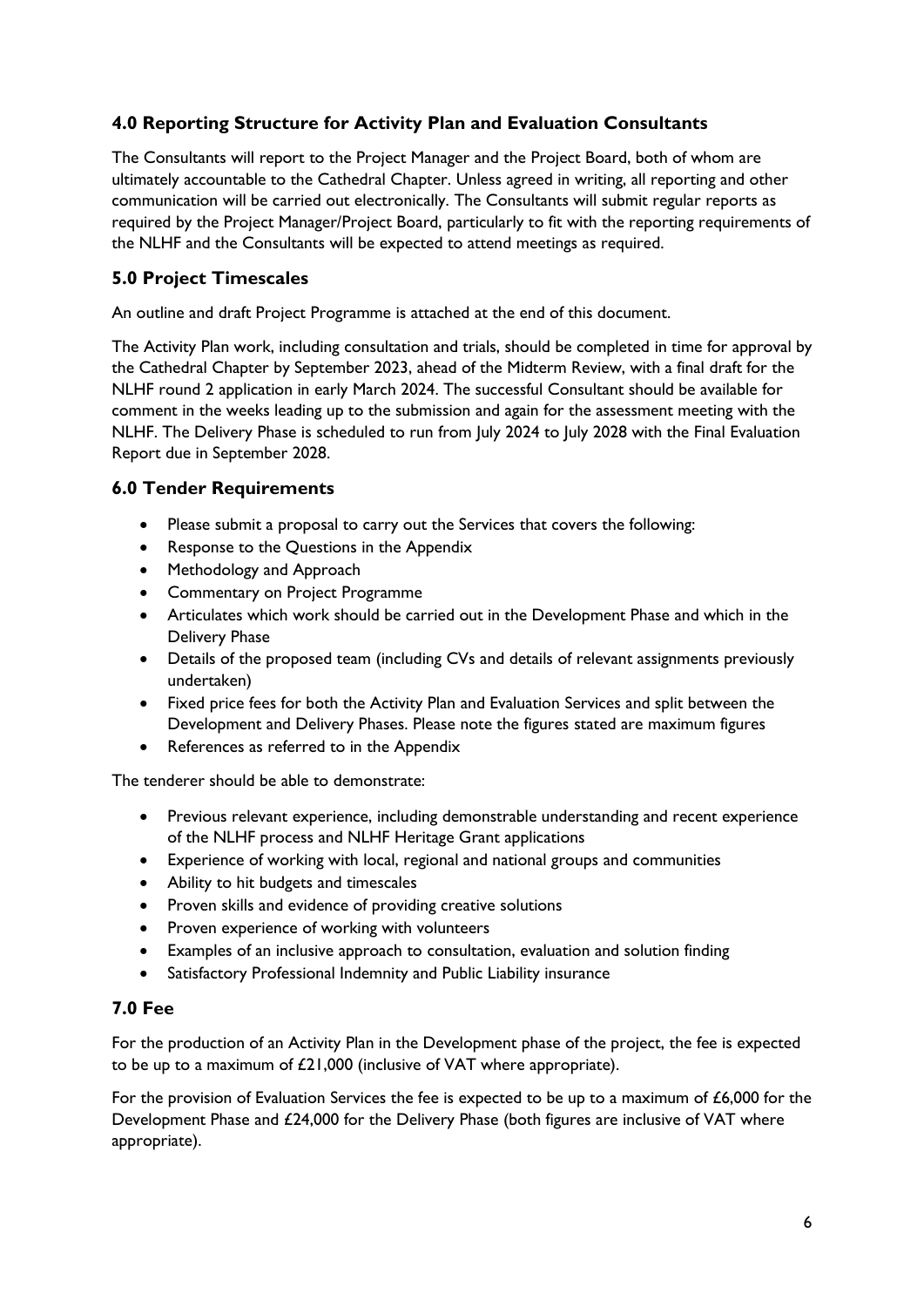## **8.0 Information Request**

Please provide the information requested in the Appendix.

## **9.0 Tender Evaluation**

The criteria for the appointment is as follows:

| <b>Selection criteria</b>              |       | Weighting |
|----------------------------------------|-------|-----------|
| Quality and experience                 |       | 40%       |
| Methodology and approach to commission |       | 30%       |
| <b>Tender Price</b>                    |       | 20%       |
| Interview                              |       | 10%       |
|                                        | TOTAL | $100\%$   |

The award of the contract will be based on the most advantageous tender in terms of the stated criteria. The Cathedral Chapter will not pay for any costs of any tenderer. The Cathedral Chapter reserve the right not (a) to make an appointment or (b) to accept the tender with the lowest price and may take other factors into account in assessing the tender responses received by them. The successful consultant will be required to enter into a contract with the Cathedral Chapter in a form to be agreed.

### **Contact Details**

Please email any questions to VCProject@wellscathedral.org.uk. Questions and responses may be shared with all those tendering.

#### **Submission of Tenders**

Tenders must be received by Noon on Friday 8th July 2022.

Tenders must be submitted electronically to [VCProject@wellscathedral.org.uk.](mailto:VCProject@wellscathedral.org.uk)

Any tenders received after the deadline will be immediately disqualified from the process.

All proposals should be a maximum of 5 pages in length – preferably shorter – excluding appendices.

Short-listed candidates will be invited to attend a presentation and interview process. Short listed candidates will be required to provide a short presentation outlining why they are best suited to the work tendered. The anticipated date of interviews for short listed candidates will be Thursday 14th July 2022.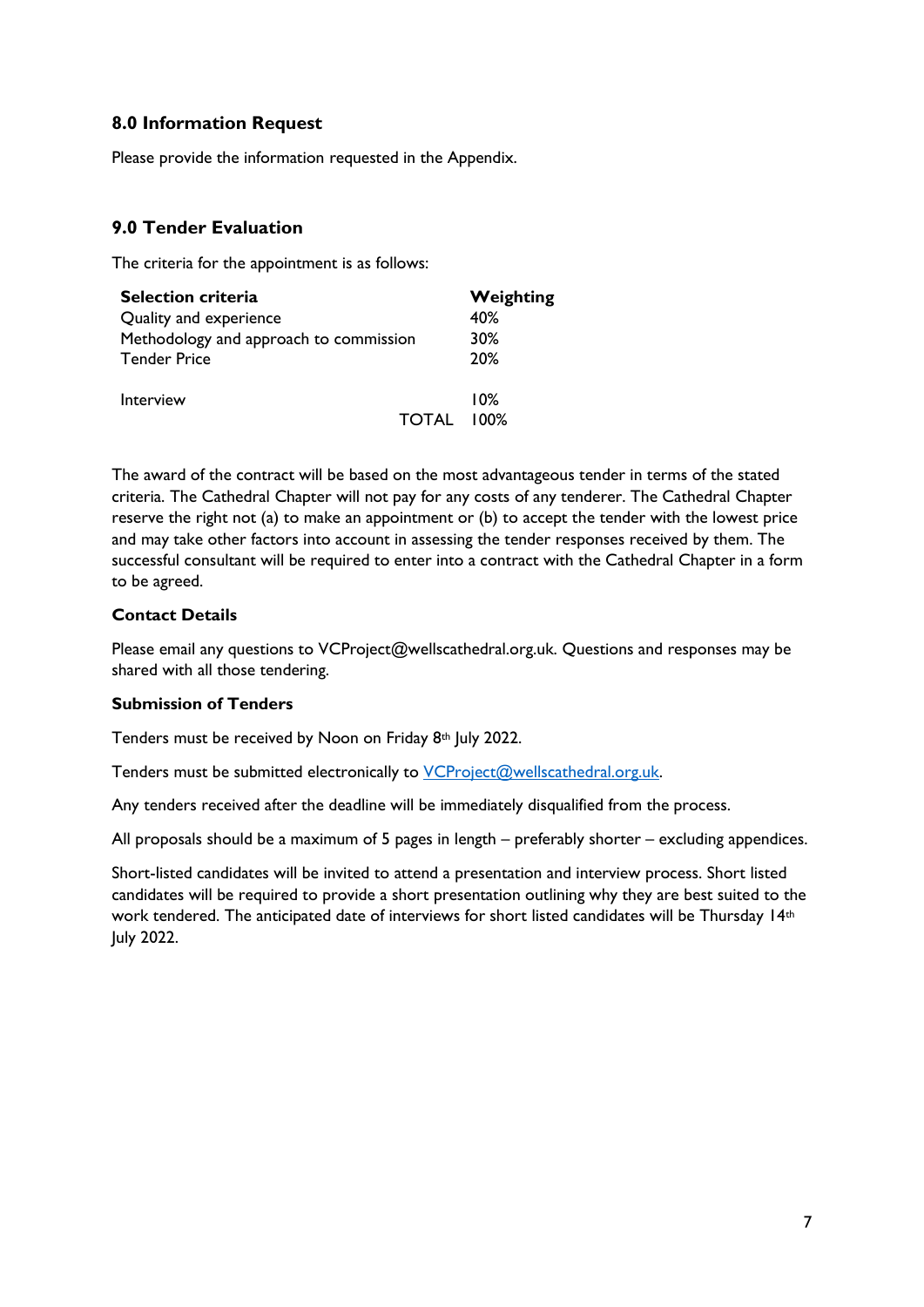### **APPENDIX 1**

### **1.0 COMPANY INFORMATION AND RELEVANT EXPERIENCE**

- 1.1 Name of Company:
- 1.2 Address:
- 1.3 Registered Address (if different to above):
- 1.4 Lead Contact Name for the work:

E-mail address: Telephone No (landline and mobile):

1.5 Type of Legal structure:

1.6 Name of parent company, if applicable.

1.7 Has the Practice been employed on similar projects similar e.g. community based projects integrating non-religious spaces within and attached to a church building? If yes please give details.

1.8 How long has the Practice been carrying out the types of work set out in the Brief

1.9 Provide CV's for key personnel, including qualifications, relevant project experience and number of years with the Practice

1.10 Total number of employees.

1.11 Provide details of the Practice professional indemnity insurance.

Cover for each and every claim (aggregated cover is not acceptable) £

1.12 Provide details of Public Liability and any other insurances.

1.13 Provide details of any claims made within the last five years against their professional indemnity insurance.

1.14 State any elements of work that you might want to sub-contract

### **2.0 PREVIOUS PROJECT REFERENCES**

Please provide details of two major relevant projects with referees:

Project Name:

Location: Scope of Work: Value £ Client: Contact: Tel: Project Name: Location: Scope of Work: Value £ Client: Contact: Tel:

Thank you for providing the information requested.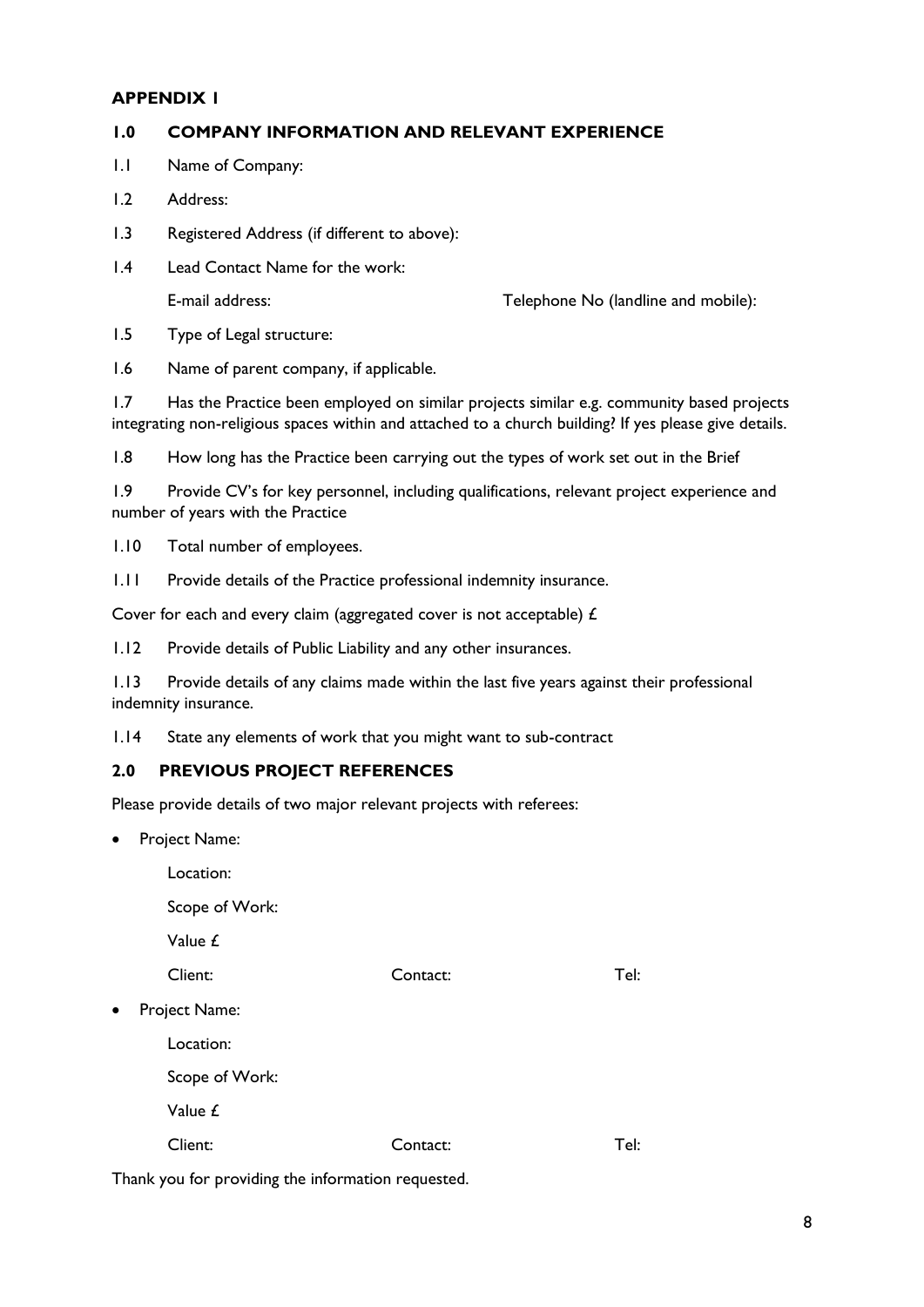## **APPENDIX 2**

### **ADDITIONAL INFORMATION**

#### **Overview of Existing Audiences and Activities**

#### **Background**

Wells Cathedral is open 364 days per year and (pre-COVID) normally welcomes over 250,000 visitors annually, of which 230,000 are thought to visit Vicars' Close. As the smallest city in England, Wells has a population of approximately 12,000 and tourism plays a key role in supporting our local economic community. More than any other local heritage sites and visitor attractions, the Cathedral plays a significant role in attracting visitors to the area which in turn brings important investment in the form of associated visitor spend and local employment.

The Cathedral has a wide range of objectives in pursuit of its mission. One of its main themes is serving people and communities and includes ensuring that the Cathedral is:

- a place where community is fostered
- a sacred place where all who come are welcomed and valued
- a focal point for the life of Wells and Somerset
- a place of unity for the Diocese of Bath and Wells.

Daily music and worship have been delivered within the Cathedral for over 800 years and over the course of each year 100,000 people normally attend services here. Music is led by our worldrenowned Cathedral Choir, making Wells Cathedral a centre of musical excellence.

Other regular activities include maintenance of the Cathedral building and its precincts; operating a café and a shop; educational activities for schools and adults; and hosting concerts and other special events.

Tourism visitors are an essential part of life at Wells Cathedral and the local community. Wells Cathedral remains committed to improving the visitor offering and experience. As part of Wells Heritage Partnership, we are already working with the neighbouring Bishop's Palace and other key local tourism partners to design and deliver joint initiatives which offer a single visitor experience for those coming to the medieval quarter of Wells, which is one of the best preserved in the country. <sup>1</sup>

#### **Existing Audiences**

We have substantial physical and cultural assets that enable us to deliver to a diverse range of audiences. We have a unique musical and architectural inheritance that must be conserved, sustained, enhanced and reinterpreted for this and future generations. The Cathedral's community is made up of a complex and wide range of people and supporters including but not limited to our:

- Congregations (100,000)
- Visitors (290,000)
- Staff and volunteers (60 staff, 38 FTE and between 390 and 400 volunteers)
- Local community includ290ing neighbours, retailers and the hospitality industry
- The Diocese 19 deaneries with 477 parishes and 569 churches
- Local schools, as well as good links to 183 Church of England schools in the diocese (approximately 5,000 education visits pa, 65% are KS2. Schools are currently offered a guided tour and/or a craft based activity linked to the building, with self-guided trails around the Cathedral. In 'ordinary times' there is an annual sixth form conference and teacher CPD opportunities.)
- Tourism partners including the Bishop's Palace, Wells Museum and Visit Somerset.

Indeed our mission states that we will be 'a focal point for the life of our city, community and country'. However, a range of barriers currently exist to allow many of those stakeholder groups to

<sup>&</sup>lt;sup>1</sup> The Wells Heritage Pass (£40 for an individual) gives unlimited access for one year to Wells Cathedral, The Bishop's Palace and the Wells & Mendip Museum, plus a 10% discount in the shop.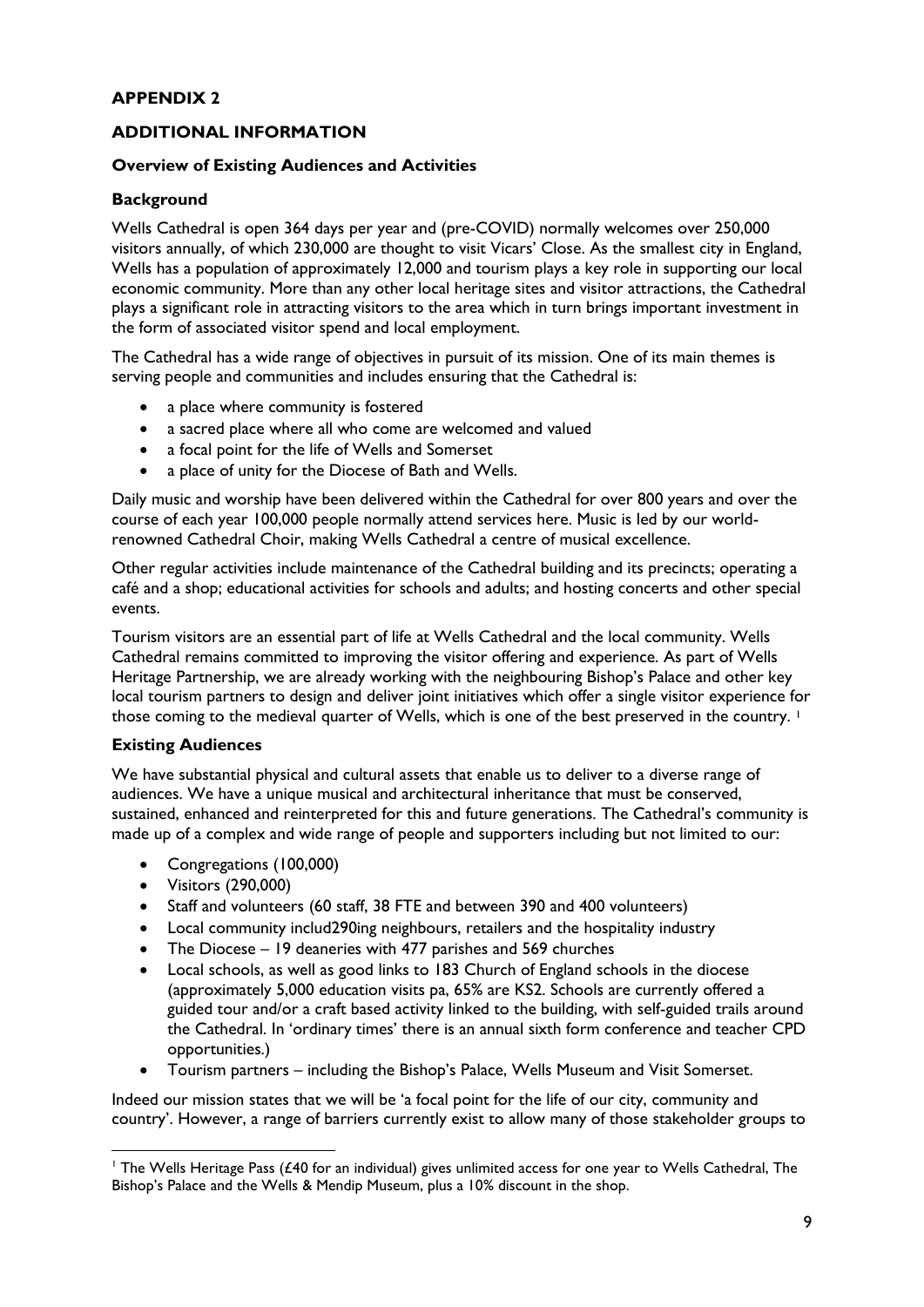experience and understand the architectural importance of Vicars' Close, the connections it has to the Cathedral, the richness of our extensive archive, or our unique musical heritage and choral traditions.



The diocese of Bath and Wells covers a large and varied area from rural areas such as Exmoor, the Quantocks, the Levels and the Mendips; coastal towns such as Minehead and Weston super Mare; large towns or cities such as Bath and Taunton; to myriad towns and villages, some expanding rapidly such as Portishead, and some in economic decline (Highbridge). With the M4, M5 and A303 running across the area many holidaymakers drive through on their way to Wales or Devon and Cornwall but don't stop, despite huge potential for tourism for varied audience segments.

### **Current Activities**

Each year we organise a diverse and extensive programme of activities and events throughout the cathedral including talks and lectures, educational events and tours (High Parts tours, Chained Library tours, and an Outside tour) led by volunteers. Although disrupted and reduced because of COVID, events in the last year have included:

- The Museum of the Moon: a touring artwork by Luke Jerram. At an approximate scale of 1:500,000, each centimetre of the internally lit spherical sculpture represents 5km of the moon's surface. The installation is a fusion of lunar imagery, moonlight and surround sound composition created by BAFTA and Ivor Novello award winning composer Dan Jones.
- Concerts from the London Handel Players, Fairport Convention and to regular lunchtime recitals and organ concerts
- A venue for Wells Theatre Festival, hosting A Midsummer Night's Dream
- Patricia Routledge and Piers Lane in 'Admission: One Shilling'
- Heritage Open Day

In pre-COVID times, events at the Cathedral attract over 2,000 people, mainly from a 50 mile+ radius (see map on the next page).

We have 30 volunteers helping with events and two part time members of staff.

Any new activities are expected to complement and enhance the existing programme in terms of number of volunteers, audiences segments, attendees and events.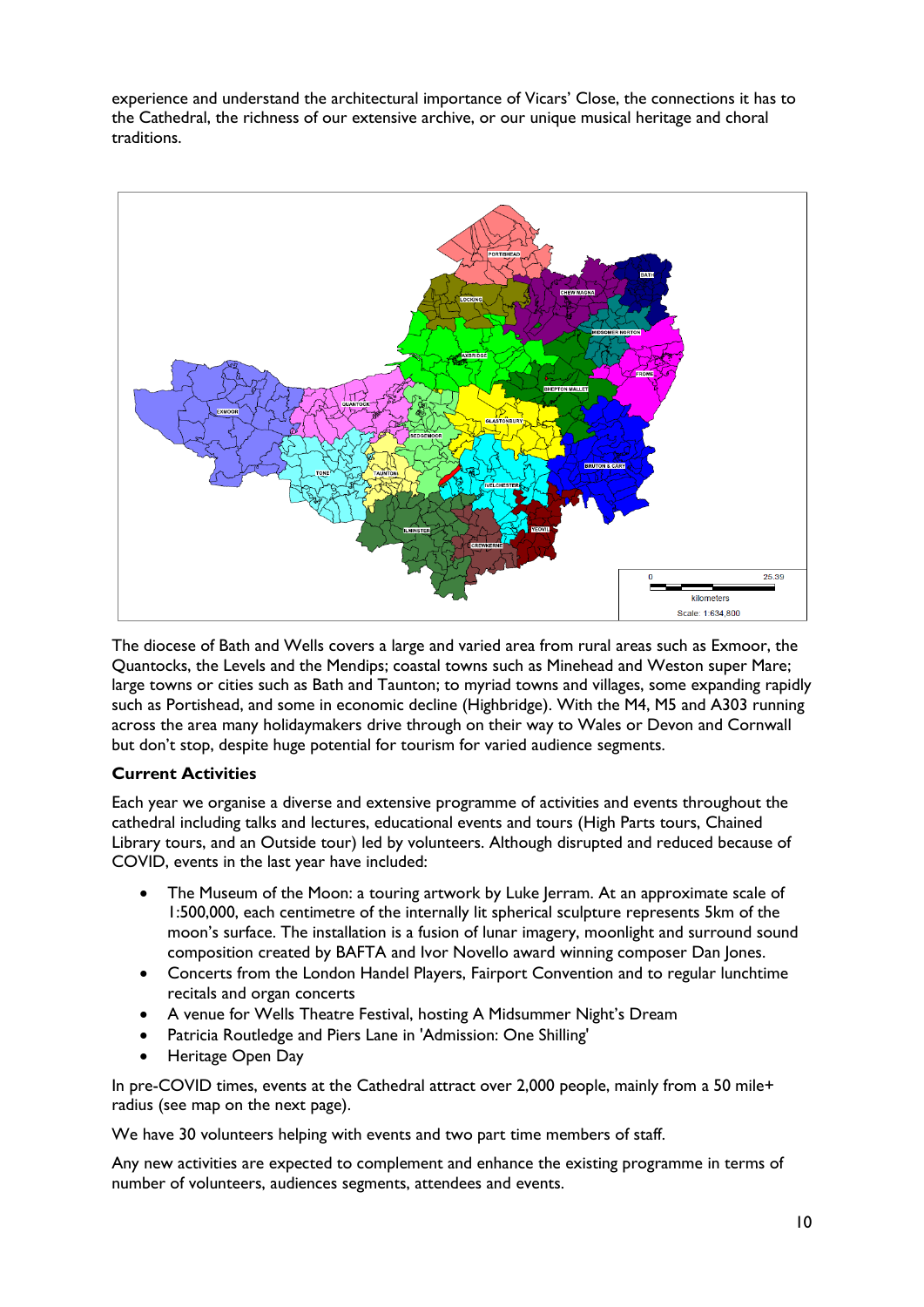

Map showing where our 2019 event attendees lived



A new schools programme will build on our existing learning resources and activities.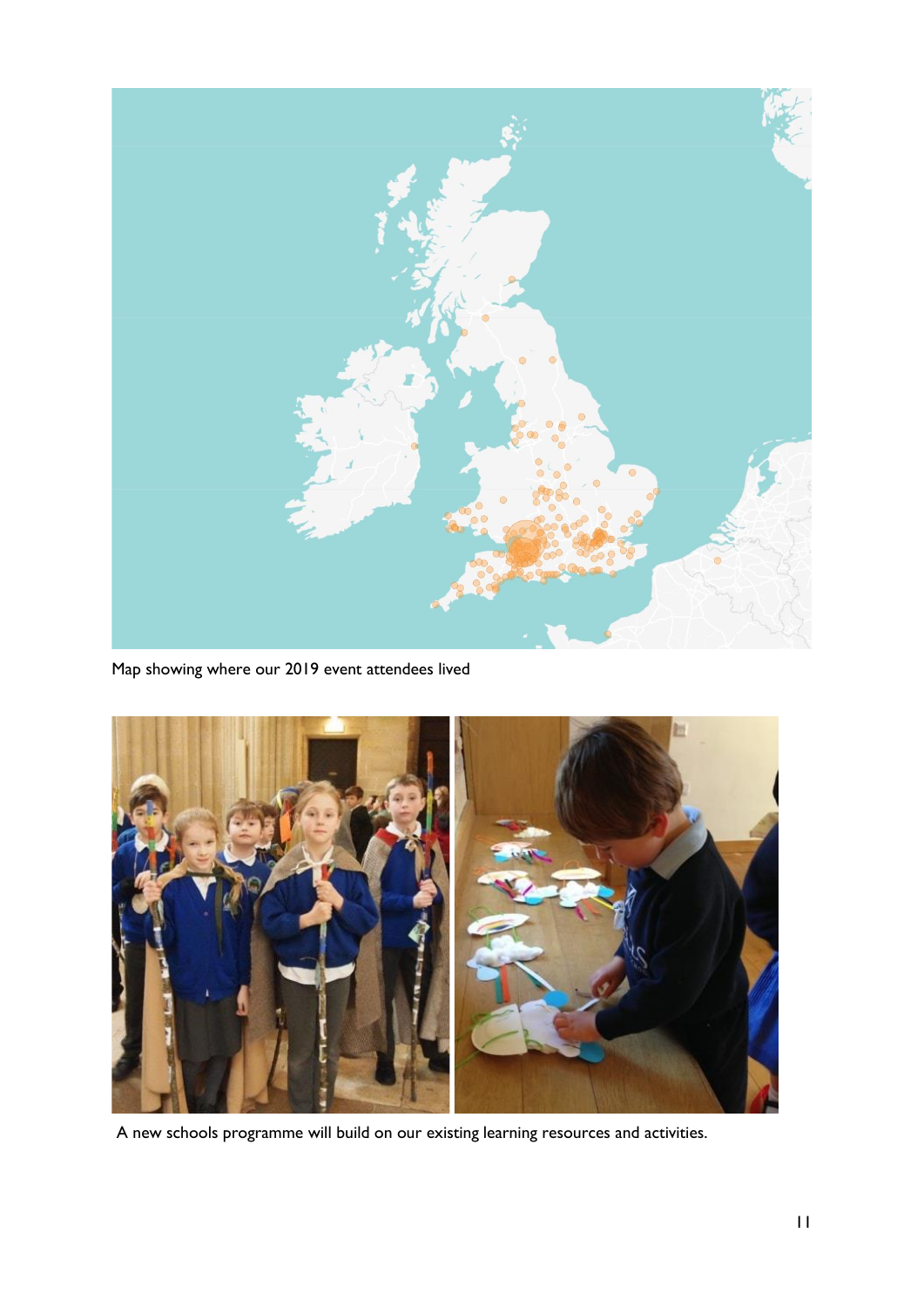### **Proposed Audiences and Activities:**

## **Consultees' Thoughts and the Difference this Project Will Make**

In our Round One NLHF application, we proposed that our 'new' audiences for Vicars' Close are:

- Schools
- Young people
- Disadvantaged, isolated or vulnerable people
- Elderly people
- Families
- Heritage visitors/tourists

We consulted with individuals, community groups and service providers to test their enthusiasm for the project, start to understand barriers to engagement and outline activities and participation. Consultees contacted include:

- Local primary and secondary schools, the diocesan education board;
- Connect youth group, YMCA youth group, 2BU, scouting movement, Skate Park, Strode College, University of Exeter;
- WEA, Mendip Health Connections, Project Factory; YMCA adults services, Wells Community Network, Society of Disable Artists;
- Age UK, Crandon Springs care home, Dementia Action Alliance;
- Somerset Guild of Crafts, Wells Theatre Festival, Sustainable Wells
- Bishop's Palace, Wells Museum, Wells Walking Tours.

Our intention is for every activity to have a named partner to provide capacity, expertise, local knowledge and contacts, and trust with user groups.

### **Feedback**

### **Schools:**

'This seems like a very interesting project. Whatever the outcome I do strongly believe that the Cathedral, Museum and Palace need to work together as part of any developments. When we visited in 2014 and 2018 the day was enhanced by the ability to visit the WW1 trench in the Museum and I think more ideas like this or the Museum of the Moon would help you attract school visits.' Primary School teacher

'Because of COVID and no trips for almost 2 years, getting children and young people out and visiting places is so valuable. A real barrier is the cost for schools with high proportion of pupil premium children'. Bishop Sutton Primary School - Year 1 class teacher

'Meeting craftspeople would be really good for children, depending on what their focus is. It would be nice to them link to an activity the children to do or skill to practise.' Bishop Sutton Primary School - Year 1 class teacher

'We'd probably come one trip per year per class of around 30 children.' Bishop Sutton Primary School - Year 1 class teacher

'COVID has had a real impact on their social development, friendship, confidence and resilience when trying new things and independence, aside from academic implications of missing curricula subjects in 2020 and early 2021.' St Paul's CofE VC Junior School, Shepton Mallet. Year 6 Team Lead/ Year 5/6 Science Lead/ PSHE Lead and Senior Mental Health Lead

'Cross-curricular projects are best as it allows the children to see the links.' St Paul's CofE VC Junior School, Shepton Mallet. Year 6 Team Lead/ Year 5/6 Science Lead/ PSHE Lead and Senior Mental Health Lead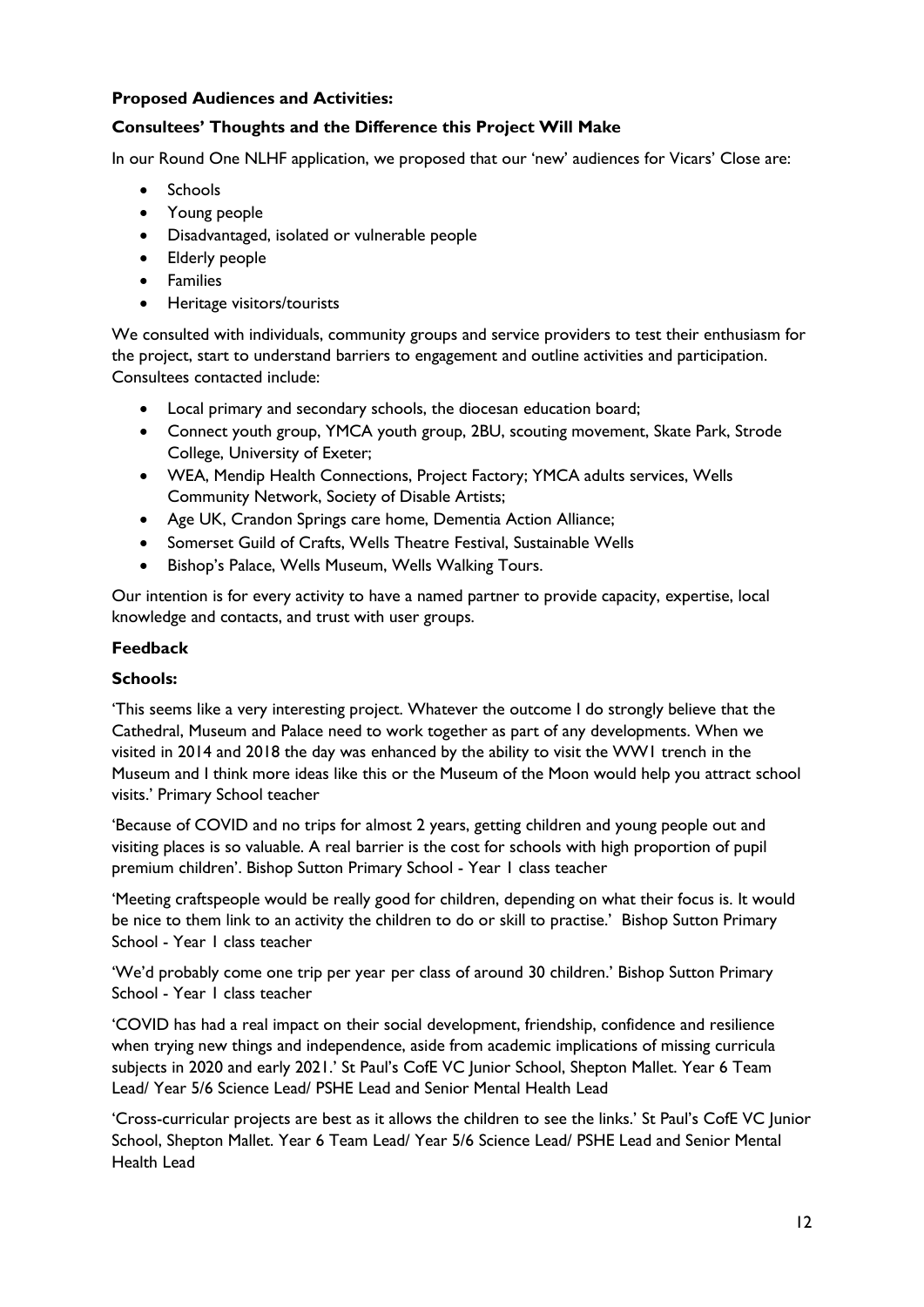'Seeing behind the scenes would provide excellent opportunities for children to meet with 'real-life; role models – people actually doing the jobs and demonstrating the skills. It could also inspire children for future career paths.' St Paul's CofE VC Junior School, Shepton Mallet. Year 6 Team Lead/ Year 5/6 Science Lead/ PSHE Lead and Senior Mental Health Lead

'Workshops to learn about music through the ages from medieval plain chant and folk songs to pop music would be a fantastic learning experience for the children. Our music subject lead and history subject lead would be very excited to hear about this.' St Paul's CofE VC Junior School, Shepton Mallet. Year 6 Team Lead/ Year 5/6 Science Lead/ PSHE Lead and Senior Mental Health Lead

'If the type of lesson/skills/experience fitted to the particular year group's topics, then visits could be more than once a year. We currently bring the Year 6s to Wells Cathedral every Autumn term but there is lots of scope for other year groups to visit, to experience the ideas mentioned.' St Paul's CofE VC Junior School, Shepton Mallet. Year 6 Team Lead/ Year 5/6 Science Lead/ PSHE Lead and Senior Mental Health Lead

'As science lead for Y5/6, I know my colleague who is lead for Y3/4, plus our Geography/Eco lead, history lead, and our school lead for our grounds, would all be very enthusiastic about the citizen science project opportunity for the children. In March 2021, as part of our Eco-Science week at St Paul's, we had an online visitor – a conservationist from Bath Spa University, talking to the whole school about the vital importance of pollinators and pollination for the planet. This all sounds very exciting and would provide excellent learning, activities and fantastic memories for the children at St Paul's CofE VC Junior School.' St Paul's CofE VC Junior School, Shepton Mallet. Year 6 Team Lead/ Year 5/6 Science Lead/ PSHE Lead and Senior Mental Health Lead

'Social skills have dipped following COVID - not having spent time with people outside of their own home. Needing to relearn how to interact with different generations, how to behave in different spaces and how to take in the world around them in a meaningful way.' Horsington Church School, Class Teacher

'Being a rural school, 40 mins away, we have to hire a coach. We could only afford the coach within certain parts of the school day to fit in with their other commitments and this means our time will be reduced.' Horsington Church School, Class Teacher

'Cross curricular is great. It hits RE areas- understanding special buildings and creating representations for worship. Some talk of history, and of course art.' Horsington Church School, Class Teacher

'The idea of meeting stonemasons etc - absolutely. Need a good terms warning for these types of things so we can work the curriculum around the visits.' Horsington Church School, Class Teacher

'We have only 90 children in the school ranging from reception to year 6. We would want to offer children the opportunity to visit a variety of places over the year so it may be that other classes would be keen visit.' Horsington Church School, Class Teacher

'We're in regular contact with all the C of E schools and will certainly promote educational programmes at the Vicars' Close – there's great potential for behind the scenes visits, music, RE, history, art, design, photography, English, mathematics, drama… We'll help you reach the Magnificat schools – those in disadvantaged areas such as Weston, Bridgwater and Taunton. And we can help get feedback on your ideas at different stages of planning.' Diocese

'We'd be really happy to facilitate something like Singing for the Brain as well as curriculum-based workshops in local primary schools or special schools: it's good for our pupils to take part in outreach projects, and helps young musicians develop their teaching skills. When we've done it before it's worked really well when a good bond builds up. We could put together a workshop looking at music from the Renaissance to modern pop music so people learn about music over time.' Rebecca Roberts, Wells Cathedral School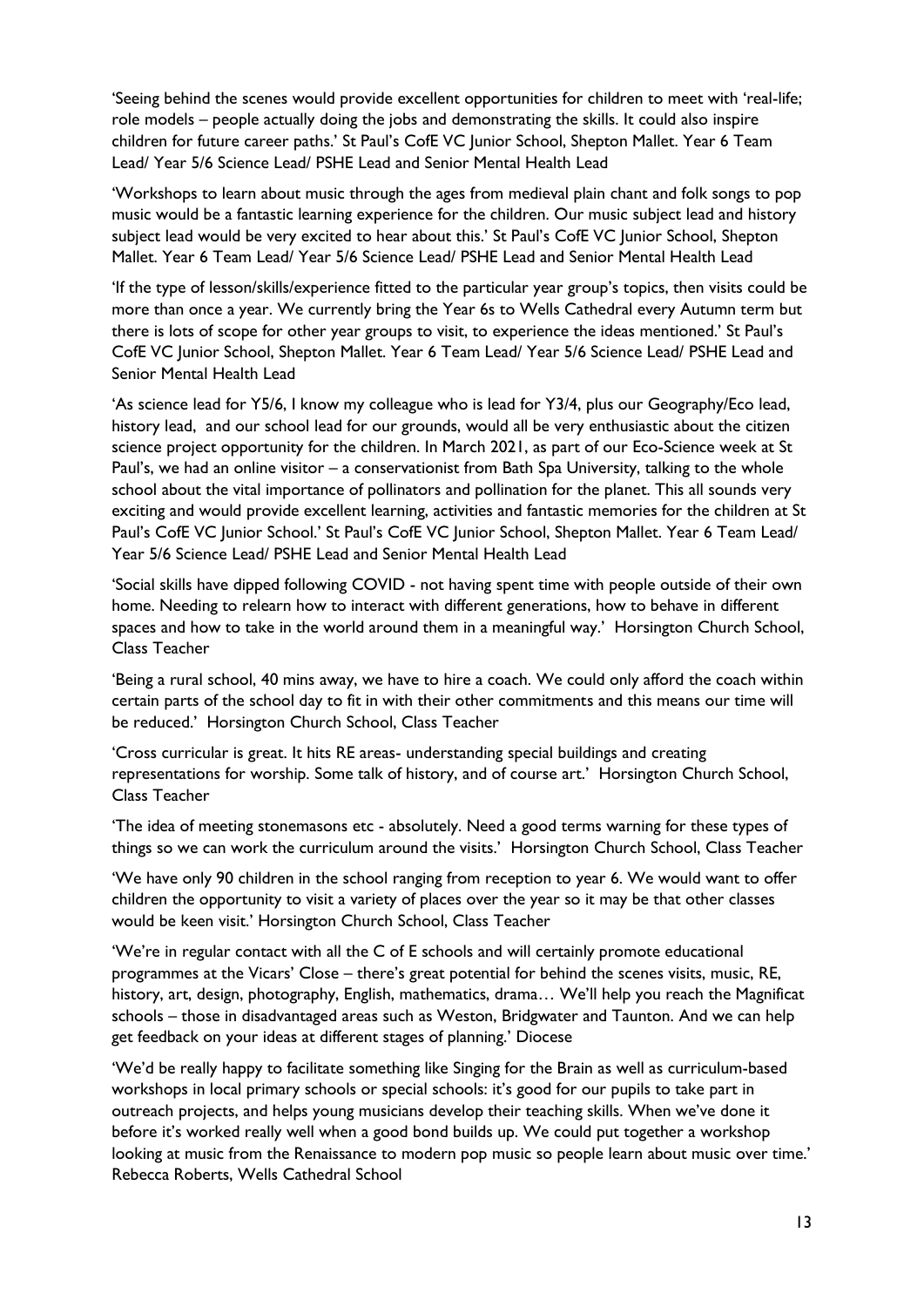'When schools visit Wells it makes sense for them to visit more than one site when they're here and get a better experience.' Sue Isherwood, Wells Museum

## **Young People:**

'It's a great subject for a documentary, shot by different students over four years.' (Strode College)

'Working with Vicars' Close could be integrated into the main course work or it could be for really keen students to think of extra opportunities to do something for their portfolios – we've got time to plan it well.' (Strode College)

'We could do something really sensitive around LGBT+ history in the area, Wells, the cathedral and Vicars' Close – looking to the past and helping people in the present. We could do a different themed project every February to tie in with National LGBT+ history month.' 2BU

'It would be good to start small in the first year – maybe an intergenerational coffee morning in a care home – Crandon Springs in Wells has already approached us to do an activity with young people and their residents - maybe looking at different attitudes over time.' 2BU

'Young people celebrating their identity in the context and environment of the cathedral would be wonderful – sending the message that it's a safe space.' 2BU

'Coffee and cake always help.' 2BU

'People are curious – they always want to have a good nose around inside Vicars' Close, although exactly what the activity is will have to be chosen by the young people nearer the time – they come and go and are a bit transient.' YMCA youth group

'We have a youth group and a young carers group, and we have contacts across the wider Mendip area so can reach other groups easily.' YMCA youth group

'A photography project upskilling their basic smart phone use to the next level would be great – they're taking short videos all day. Something comparing the alms houses in Shepton Mallett and the buildings in Vicars' Close could be interesting.' YMCA youth group

'Free food definitely goes down well – a medieval bake-off in Vicars' Hall would be amazing!' YMCA youth group

'Any activity for young people has to be relevant and something they'd enjoy there and then in the moment – something they can have a go at and get on with it, nothing drawn out. They'll want something from you before they give back and you'll need to be realistic about can be delivered.' YMCA youth group

'Work experience opportunities in the archive, behind the scenes or in filming would be great.' YMCA youth group

'We try and help build skills for life – we're a lot more than just knots! – so we can see great potential for this project to help with a range of badges such as their chef's badge, planning and cooking a balanced medieval or Tudor meal would be brilliant. There's also work we do around community impact where they have to take part in an activity and help plan an event over months. There's a creative arts badge where they have to writing, model making, photography etc, so photography workshops would be great. There's a gardening badge and they learn conservation techniques – so linking to the citizen science project would work too, they have to do an environmental project for their Queen's Scout Award.' Scouts

'We've got to get Wells more geared up for young people – there's nothing for them to do.' Scouts

'After COVID the social side of things is needed more than ever – the older ones are online all day and want to do something real.' Scouts

'It's easy to tweak our badges – there's potential for something around wellbeing, values, reflection etc.' Scouts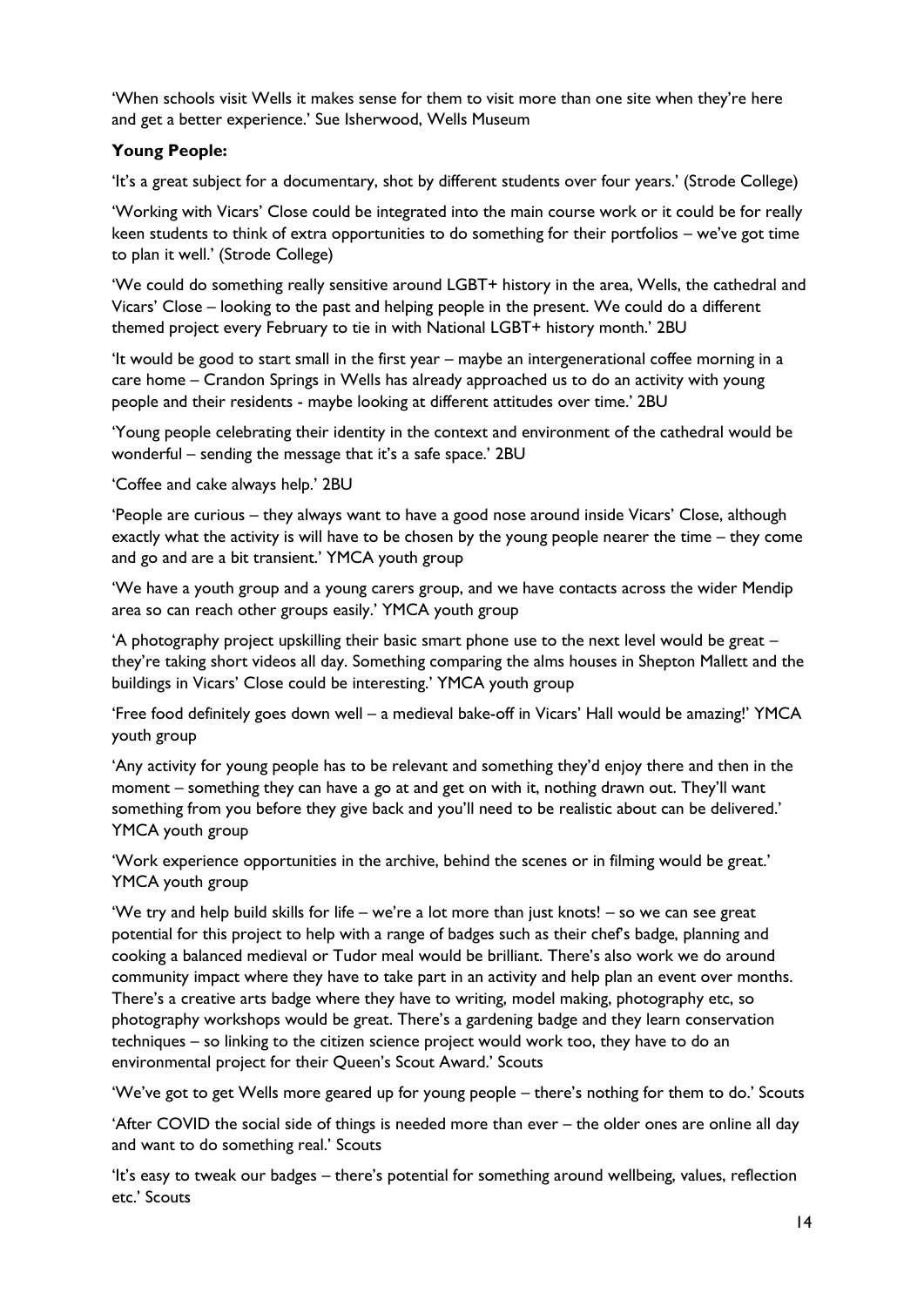'Behind the scenes tours could be really useful for setting someone off on a different career path, careers that are less obvious – it might really inspire people along the way.' Scouts

'When planning the new skate park it would be great to incorporate something of Wells into the design – there's a good example in St Ives which means it's not just a generic skate park - we'd like something specific to Wells that reflects its history.' Skate Park Group

'It's a really good mix of ages and boys and girls – the Olympics helped massively.' Skate Park Group

'We really want to work in a joined up way to get Wells more community minded.' Skate Park Group

#### **Disadvantaged, vulnerable and isolated adults:**

'We do a lot in Wells around healthy lifestyles, including social and emotional wellbeing – so something along those lines that integrates care into the community and has an holistic approach would work well.' Mendip Health Connections

'We have good access to GPs, social media, newsletters, professional networks and community groups so could easily signpost people to all your different activities and support individuals to attending if they wouldn't normally go to that kind of venue or activity. WE can go along with someone to a session if someone is anxious. There'll be a lot of people who wouldn't normally access these kinds of opportunities and we need to make clear pathways for people who are marginalised.' Mendip Health Connections

'We have good links with MIND in Somerset – they'd be interested in a gardening or other outdoor project.' Mendip Health Connections

'An art therapy project that connects history and wellbeing would be great – different sessions could look at different styles and techniques to capture life on Vicars' Close – healing through art in nonverbal approaches is very powerful. And linking with Society for Disabled Artists would work well too.' Mendip Health Connections

'There's a broad range of people who wouldn't normally visit places like Vicars' Close – some for financial reasons as it's very rare you can go somewhere and not part with money: just that thought would put some people off – it has to be a free or low cost activity. A self-sustaining activity where people could give a donation would work best and ensure there's a legacy post-project: tea and coffee really helps.' Mendip Health Connections

'We work with issues around homelessness and people aged over 25 who need help and support to live independently. We have an 8 bed house in Wells and a 9 bed house in Shepton. Volunteering opportunities would definitely be something we'd be interested in, as well as activities around wellbeing - that would be brilliant. There's scope for activities behind the scenes too. I think you'd have at least 1-2 people pa' YMCA Adult Services

'What sounds exciting is that it's local and very close to us – there are no transport issues. It would be great to have a long term relationship with you. Because of the heritage we'd love to get involved in lots of aspects.' YMCA Adult Services

'There's a huge gap in Wells in terms of higher education now that Somerset Skills for Learning are leaving – people have to travel to Taunton, Street or Frome by bus - something really needs to happen to get young people to stay.' Project Factory

#### **Elderly residents:**

'Activities really break down stigmas, barriers and anxiety.' Dementia Action Alliance

'The solitude and calmness of the gardens for carers and those living with dementia, with somewhere to sit would be wonderful.' Dementia Action Alliance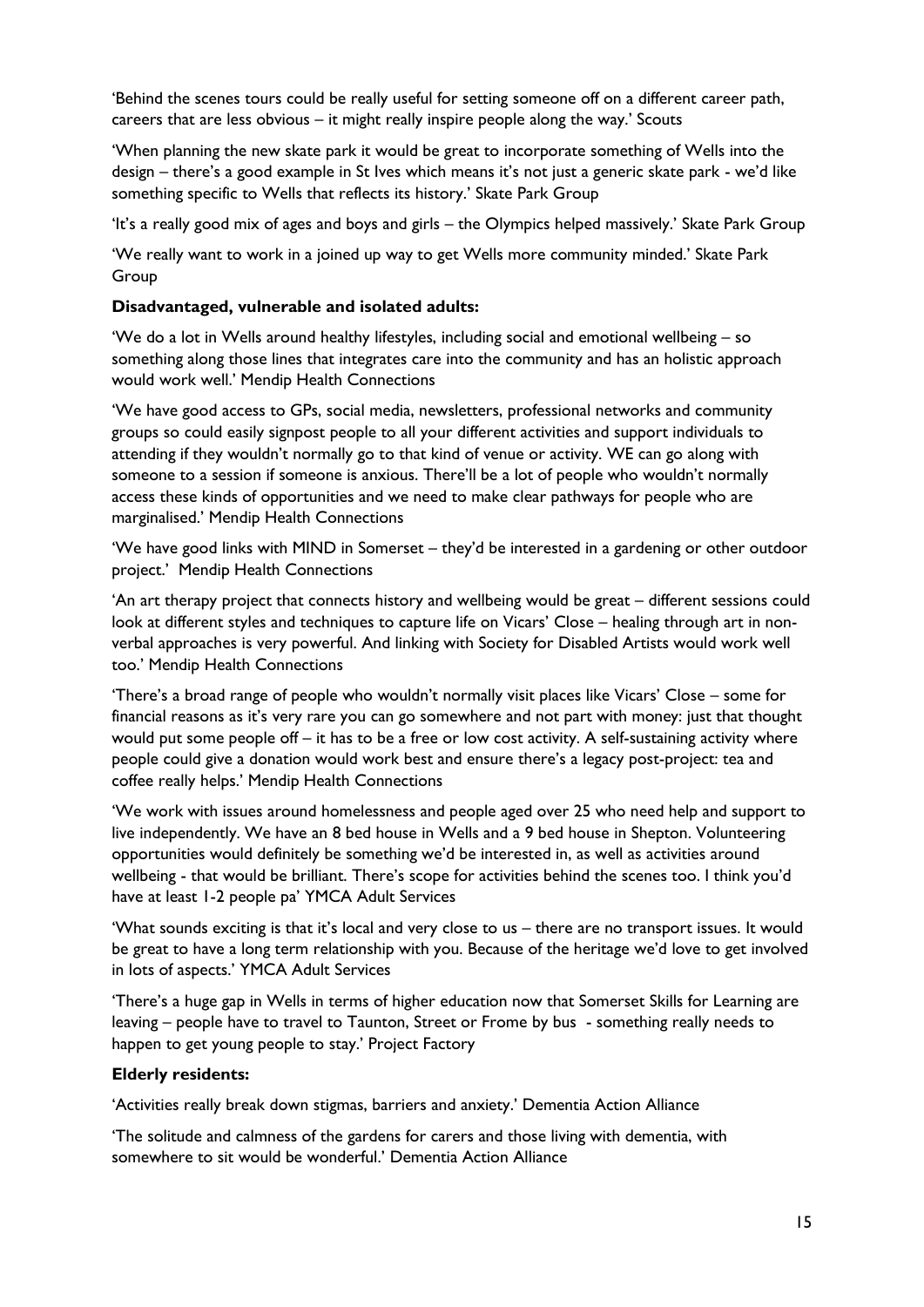'We need to have an activity for carers that's in Wells so they can get here and back home quickly as there's an issue with leaving people and getting adequate cover for more than 2-3 hours.' Dementia Action Alliance

'Often carers don't see themselves as that, and they're reluctant to attend carers' events – so there are people out there we could help in different ways – it wold be really good to do a focus group with them at the next stage.' Dementia Action Alliance

'An intergenerational session with young people based on photos of Wells and photography would be really interesting – the conversation would go in so many different directions.' Dementia Action Alliance

'Our new dementia programmes do a lot around cognitive stimulation so there's great scope to work with you on topics such as childhood, music, school days, art, word association, food, money, maths etc all in a heritage setting.' AgeUK

'There are about 6000 people in Somerset living with dementia - 1 in 14 people over 65.' Age UK

'We can incorporate activities with you into our existing programme – we'll have ten groups by 2023 and it would work well if you could come to each group to go through songs and then we all come to you and sing in the cathedral, ideally with carers too. People will be inspired by the buildings, and maybe an art project if it's a half day visit, perhaps linked with Bishop's Palace.' Age UK

'We could also talk about our 'aging well' project, encouraging people to stay strong and stay steady. There are lots of issues in Somerset around older people, digital poverty, digital knowledge and rural isolation – so lots of scope for involvement.' Age UK

### **Families:**

'We'd want to work with a writer to take ideas from the archive and then we'd get involved in the performance.' Wells Theatre Festival

'A contemporary interpretation of a mystery play based on stories and people from the archive, made to appeal to families and children could work really well – it could be a promenade performance stopping at different places – a real community event.' Richard Crowe, On the Wall

'Our ethos and purpose is to promote excellence in crafts - we'd love to put on free workshops and demos to showcase traditional crafts at Vicars' Close – it would bring real kudos to our members.' Tanith Tothill, Somerset Guild of Crafts

'I'm really enthusiastic about having one workshop a month during the project – it would really get word out about the Guild and help us too. We have about 90 members whose crafts range from stone masonry, linocuts, woodcarving, textiles, basket making, furniture making, stained glass etc – it would be great to have people doing something hands-on.' Tanith Tothill, Somerset Guild of Crafts

'I'm so excited about your Citizen Science Project and we'll be totally 100% behind it, promoting it to our 500 strong mailing list, holding a talk about it and helping with volunteers as it's in line with our annual Bioblitz project.' Mathilda Janicot Bale, Sustainable Wells

'Opportunities for our volunteers to get involved with your garden project would be fantastic.' Mathilda Janicot Bale, Sustainable Wells

'I'm sure we can find volunteers to help with Climate Conversations, and maybe upcycling workshops for communities too.' Mathilda Janicot Bale, Sustainable Wells

### **Heritage Visitors/Tourists:**

'People really love Vicars' Close and would love to go in. Any opportunity to enrich the visitor experience would be amazing – it would be great to hear their reaction when they walk in. People really want to know more about it and who lives there now, as well as in the past.' Wells Walking **Tours**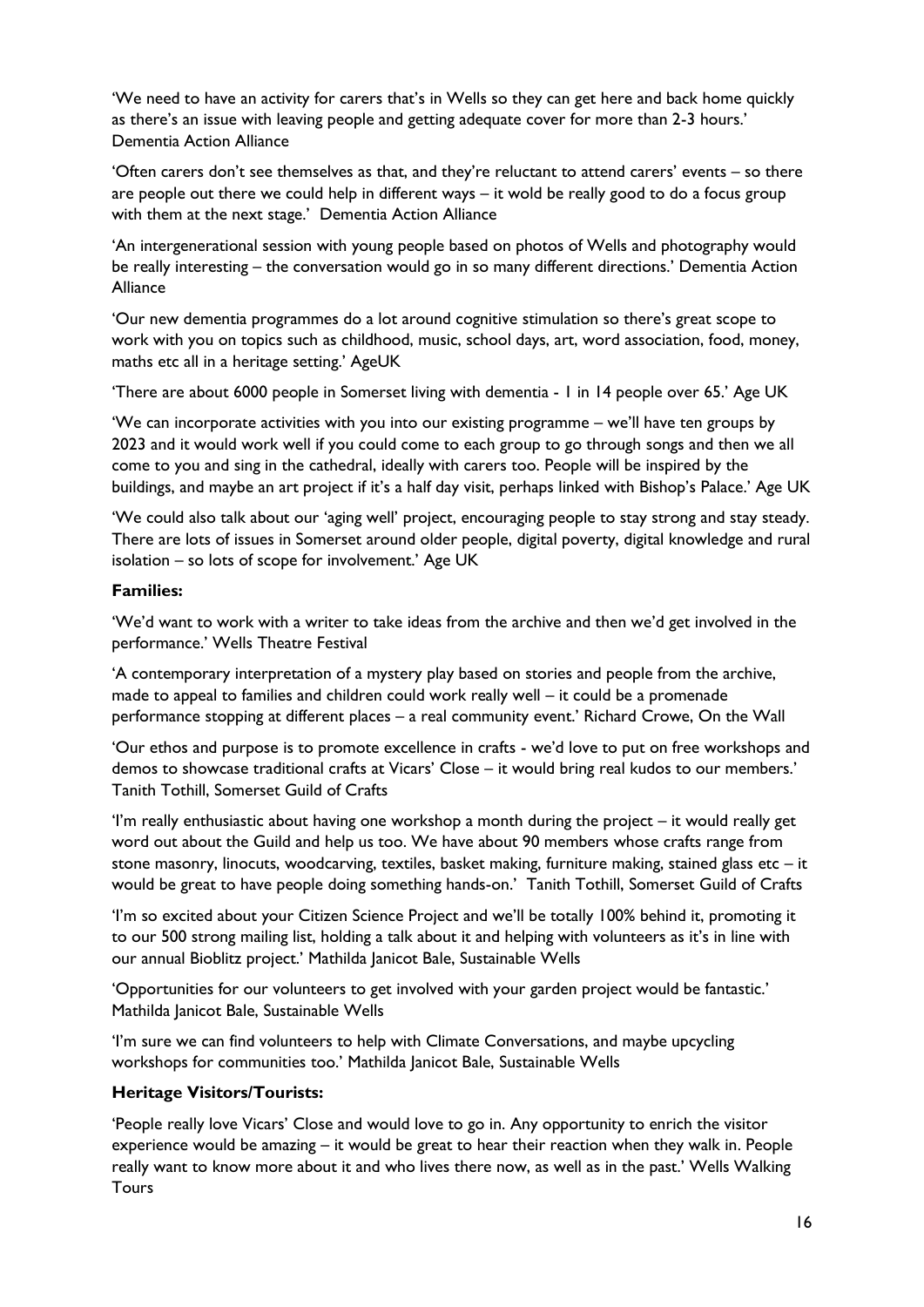'A new offer at Vicars' Close with activities for disadvantaged audiences and schools could really complement what we're doing – we'd be very happy to work with you.' Bishop's Palace

'With the reopening of the TIC after COVID they're getting over 400 people a day who might be open for a combined day ticket.' Bishop's Palace

'There's a lot of fruit to be borne by working in partnership for a joint vision for Wells Heritage Partnership - there are some good creative thinkers here if we all worked together and not in silos.' Project Factory

'Working together would really add value to both projects – as we're starting our smaller NLHF project now, we'd be finishing just as you're starting your delivery phase, so the projects can really build on each other, particularly around education, volunteering and activities.' Sue Isherwood, Wells Museum

'It would be daft not to share and learn from each other what's working well. We should work together to look at and benefit from each other's archives – our offers need to complement each other.' Sue Isherwood, Wells Museum

| <b>Audience</b> | <b>Activity</b>                                                                                                                                                                                                                                  | <b>Lead Partner and</b><br>summary of<br>expenses                                                                  | <b>Delivery</b><br><b>Phase</b><br>Cost                      |
|-----------------|--------------------------------------------------------------------------------------------------------------------------------------------------------------------------------------------------------------------------------------------------|--------------------------------------------------------------------------------------------------------------------|--------------------------------------------------------------|
| <b>Schools</b>  | Primary Schools:<br>$\bullet$<br>Visits through the 4-year<br>$\circ$<br>conservation programme to<br>meet craftspeople, with follow<br>up hands-on sessions at school<br>from Somerset Guild of Crafts<br>in woodworking, stone carving<br>etc; | <b>Coxley Primary School</b><br>2 visits by local schools<br>per term for 4 years $=$<br>24 visits                 | $£1000$ for<br>PPE etc<br>£5000 for<br>follow-up<br>sessions |
|                 | Backfilling of teachers to create<br>$\circ$<br>cross-curricular resources;<br><b>Working with Diocesan</b><br>$\circ$<br>education staff to reach                                                                                               | £150-£200 per day to<br>plan KSI, LKS2 and<br>UKS2, 15-20 days,<br>material                                        | £5000<br>(liaison<br>time)                                   |
|                 | schools across the diocese;                                                                                                                                                                                                                      |                                                                                                                    |                                                              |
|                 | Citizen science pollinator<br>$\circ$<br>project;                                                                                                                                                                                                | David Goulson<br>(advisor) with<br>Sustainable Wells<br>(Bioblitz project)<br>Website pages, app,<br>teachers' and | £15,000                                                      |
|                 |                                                                                                                                                                                                                                                  | participants' pack,<br>publicity materials,<br>seeds and plants                                                    | £18,000                                                      |

### **Summary of Planned Activities Arising from Consultation**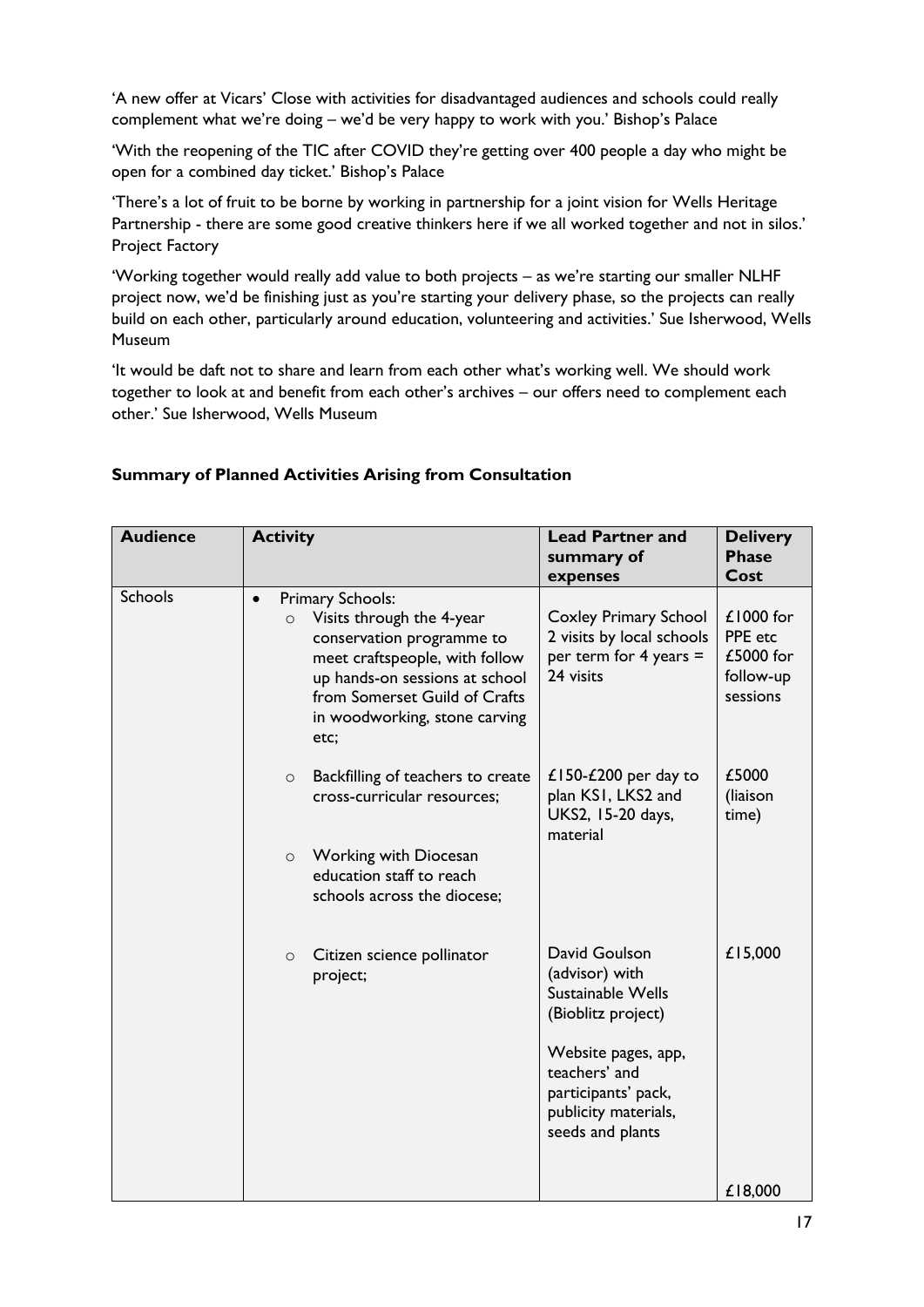| <b>Audience</b> | <b>Activity</b> |                                                                                                                                                                                                                                                                                         | <b>Lead Partner and</b><br>summary of<br>expenses                                 | <b>Delivery</b><br><b>Phase</b><br>Cost |
|-----------------|-----------------|-----------------------------------------------------------------------------------------------------------------------------------------------------------------------------------------------------------------------------------------------------------------------------------------|-----------------------------------------------------------------------------------|-----------------------------------------|
|                 | $\circ$         | Transport grants for schools in<br>disadvantaged areas;                                                                                                                                                                                                                                 | Grants pa for four<br>years                                                       |                                         |
|                 | $\circ$         | Young musicians from Wells<br>Cathedral School visit 8 local<br>primary schools for music<br>workshops, leading to a<br>concert in the cathedral + free<br>tickets to Cathedral School<br>concerts – workshops to<br>cover history of choral music<br>from Renaissance to pop<br>music; | <b>Wells Cathedral</b><br>School                                                  | No cost                                 |
|                 | $\circ$         | All-day visits planned, linking to<br>other heritage sites in Wells if<br>appropriate;                                                                                                                                                                                                  | Bishop's Place, Wells<br>Museum                                                   | No cost                                 |
|                 | $\circ$         | Secondary Schools:<br>Volunteering opportunities for<br>students undertaking D of E<br>awards;                                                                                                                                                                                          | <b>Blue School</b>                                                                | £4000                                   |
|                 | $\Omega$        | Students are set a real<br>challenge, connected to Vicars'<br>Close, meet staff to learn<br>about events, marketing,<br>business plans, IT in work,<br>interpretation, archive etc and<br>make presentation to panel of<br>cathedral staff, carry out<br>proposal;                      | <b>Blue School</b><br>Annual activity with<br>£1000 pa for<br>successful activity |                                         |
|                 | $\Omega$        | <b>Students from Wells Cathedral</b><br>School visit primary schools (as<br>above) in order to build up<br>teaching experience, receive<br>training, and take part in<br>community outreach;                                                                                            | <b>Wells Cathedral</b><br>School                                                  | No cost                                 |
|                 | $\circ$         | Curriculum based activities<br>(art, design, history, geology,<br>maths, English etc);                                                                                                                                                                                                  | Blue School, backfilling<br>of teachers                                           | £3000                                   |
|                 | $\circ$         | Work experience<br>opportunities;                                                                                                                                                                                                                                                       | <b>Blue School</b><br>Clothing and other<br>PPE equipment                         | £1000                                   |
|                 |                 |                                                                                                                                                                                                                                                                                         | <b>TOTAL FOR</b><br><b>SCHOOLS:</b>                                               | £52,000                                 |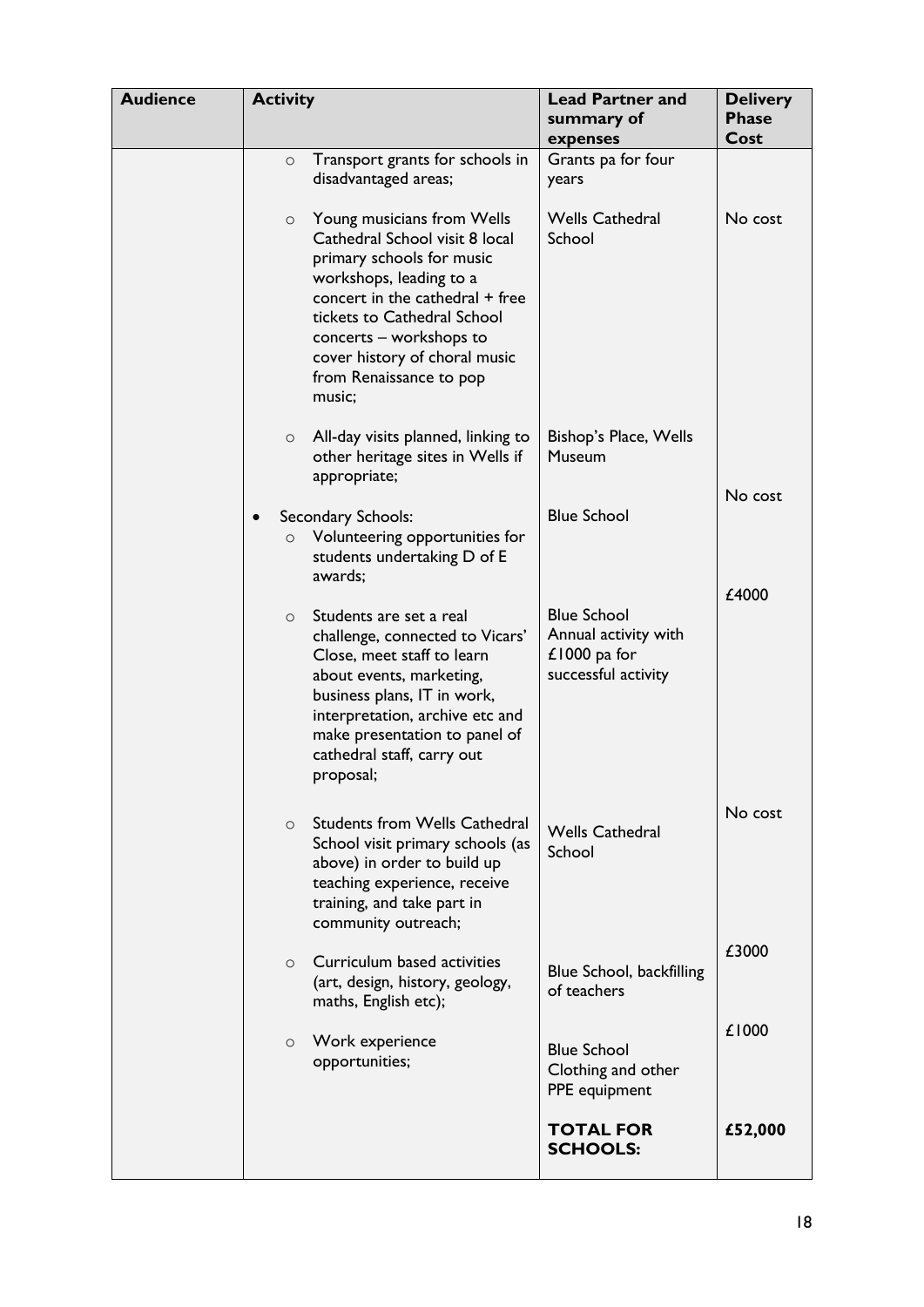| <b>Audience</b> | <b>Activity</b>                                                                                                                                                                                                                                                                                                                                                                                                                                                             | <b>Lead Partner and</b><br>summary of<br>expenses                                                                      | <b>Delivery</b><br><b>Phase</b><br>Cost |
|-----------------|-----------------------------------------------------------------------------------------------------------------------------------------------------------------------------------------------------------------------------------------------------------------------------------------------------------------------------------------------------------------------------------------------------------------------------------------------------------------------------|------------------------------------------------------------------------------------------------------------------------|-----------------------------------------|
| Young people    | Youth groups (including Shepton<br>$\bullet$<br>Mallet and young carers) visit<br>behind the scenes to explore<br>different career options, medieval<br>bake-off etc;                                                                                                                                                                                                                                                                                                       | <b>YMCA</b><br>Youth workers' time,<br>transport,<br>refreshments and<br>workshops<br>Four visits pa                   | £8000                                   |
|                 | 2BU (LGBT+) youth group: annual<br>$\bullet$<br>activities around LGBT+ themed<br>history month, linking with LGBT+<br>groups in local schools, colleges,<br>and care homes, as well as<br>intergenerational community cafés<br>acknowledging LGBT+ history and<br>stories across the community and<br>the church. Depending on history<br>theme, may lead to display and<br>artwork, or crafts or wellbeing<br>activities. Monitoring change in<br>attitudes over 4 years; | 2BU<br>Youth workers' time,<br>transport,<br>refreshments,<br>workshops and<br>materials<br>One in depth project<br>pa | £8000                                   |
|                 | Wells Skate Park Group will work<br>$\bullet$<br>with us make their park unique to<br>Wells by reflecting local history and<br>architecture;                                                                                                                                                                                                                                                                                                                                | Skate Park Group<br>Refreshments, art and<br>photography<br>workshops                                                  | £2000                                   |
|                 | Students create podcasts and a 4<br>$\bullet$<br>year documentary of the<br>conservation project, photography<br>students undertake assignments<br>such as Faces of the Close, A Day<br>in the Life of Vicars' Choral etc, +<br>photography competition<br>soundscape;                                                                                                                                                                                                      | <b>Strode College</b><br><b>Creative Media</b><br>Department<br>Transport,<br>refreshments, display<br>materials       | £8000                                   |
|                 | Archive students help catalogue<br>$\bullet$<br>archive and feed into interpretation<br>and learning resources;                                                                                                                                                                                                                                                                                                                                                             | University of Exeter<br>Travel, refreshments,<br>archive storage and<br>recording                                      | £8000                                   |
|                 | Young people from across the<br>scouting movement use contact<br>with Vicars' Close to gain<br>experience towards badges and<br>community understanding                                                                                                                                                                                                                                                                                                                     | Refreshments, PPE, art<br>materials                                                                                    | £2000                                   |
|                 |                                                                                                                                                                                                                                                                                                                                                                                                                                                                             | <b>TOTAL FOR</b><br><b>YOUNG PEOPLE</b>                                                                                | £36,000                                 |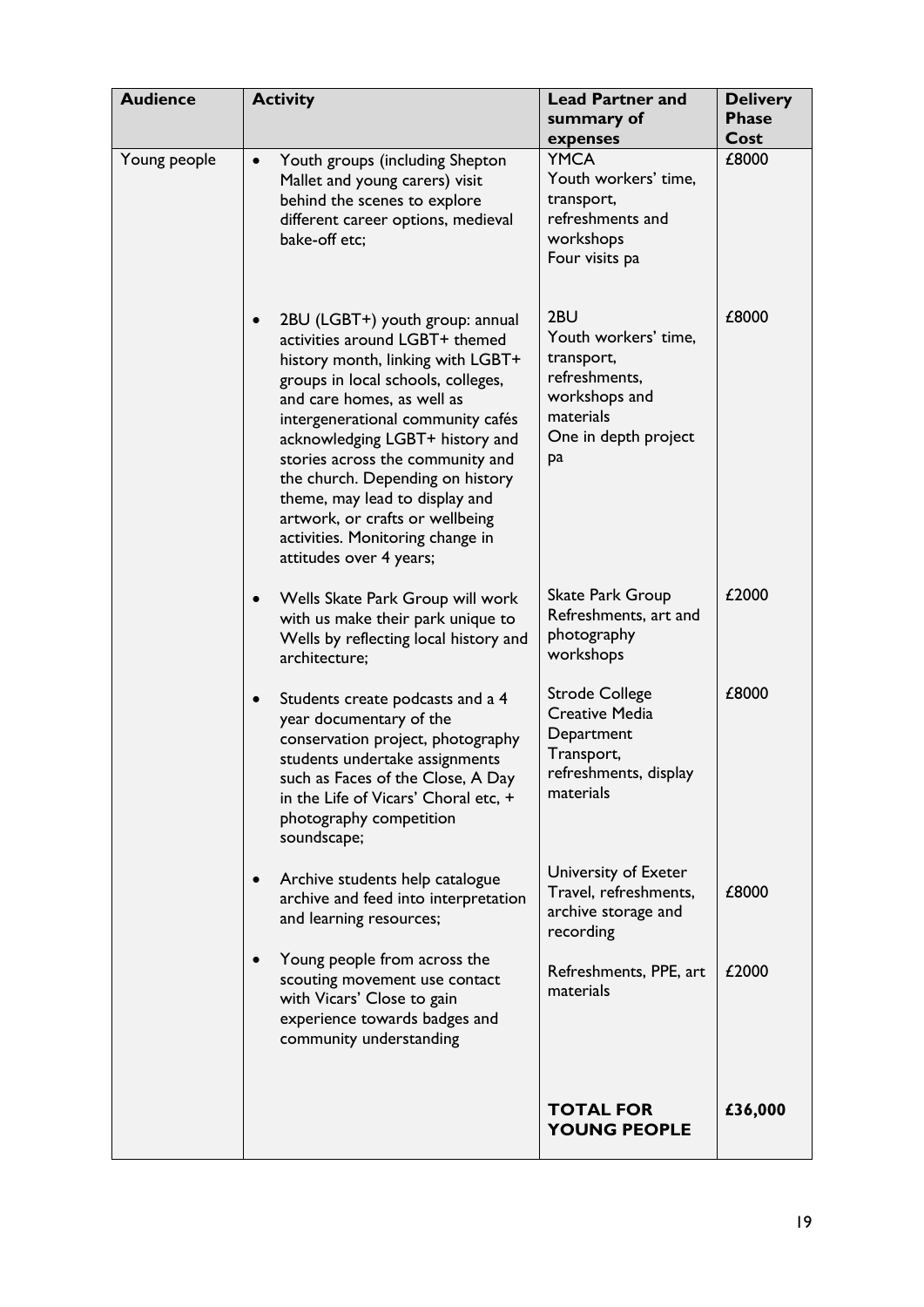| <b>Audience</b>                                     | <b>Activity</b>                                                                                                                                                   | <b>Lead Partner and</b><br>summary of<br>expenses                                                                         | <b>Delivery</b><br><b>Phase</b><br>Cost |
|-----------------------------------------------------|-------------------------------------------------------------------------------------------------------------------------------------------------------------------|---------------------------------------------------------------------------------------------------------------------------|-----------------------------------------|
| Disadvantaged,<br>vulnerable and<br>isolated adults | Volunteering opportunities for<br>$\bullet$<br>homeless people in YMCA<br>accommodation;                                                                          | <b>YMCA</b> adults services<br>Two placements pa<br>PPE, refreshments etc                                                 | £1000                                   |
|                                                     | Wellbeing activities connected to<br>$\bullet$<br>music, (heritage based) craft<br>therapy and gardening;                                                         | Mendips Health<br>Connections and<br><b>Wells Community</b><br><b>Network</b><br>Tutors' fees, materials,<br>refreshments | £22,000                                 |
|                                                     | Courses for adults needing<br>$\bullet$<br>confidence building, employability<br>skills, combatting digital poverty and<br>social isolation;                      | WEA, with some ESFA<br>money<br>Tutors, materials and<br>refreshments                                                     | £10,000                                 |
|                                                     | Society of Disabled Artists visit to<br>$\bullet$<br>record the project, leading to<br>exhibition.                                                                | Refreshments, display<br>COSts                                                                                            | £2000                                   |
|                                                     |                                                                                                                                                                   | <b>TOTAL FOR</b><br><b>DISADVANTAGED</b><br><b>PEOPLE</b>                                                                 | £35,000                                 |
| <b>Elderly residents</b>                            | Weekly Singing for the Brain<br>$\bullet$                                                                                                                         | <b>Wells Cathedral</b><br>School                                                                                          | No cost                                 |
|                                                     | Vicars' Choral work with 10<br>AgeUK groups annually from across<br>the diocese, with trips to Wells,<br>concerts in cathedral and dementia<br>friendly evensong; | <b>AGEUK</b><br>Vicars' Choral fees<br>@£50ph, travel<br>expenses, transport,<br>Bishop's Palace costs,<br>refreshments   | £28,000                                 |
|                                                     | Three activities, each held monthly:<br><b>Music</b><br>$\circ$<br>Wellbeing<br>$\circ$<br><b>Time for Carers</b><br>$\circ$                                      | Dementia Action<br>Alliance                                                                                               | £12,000                                 |
|                                                     | Intergenerational conversations and<br>activities with youth groups;                                                                                              | Care homes                                                                                                                | £2,500                                  |
|                                                     |                                                                                                                                                                   | <b>TOTAL FOR</b><br><b>ELDERLY</b><br><b>RESIDENTS</b>                                                                    | £42,500                                 |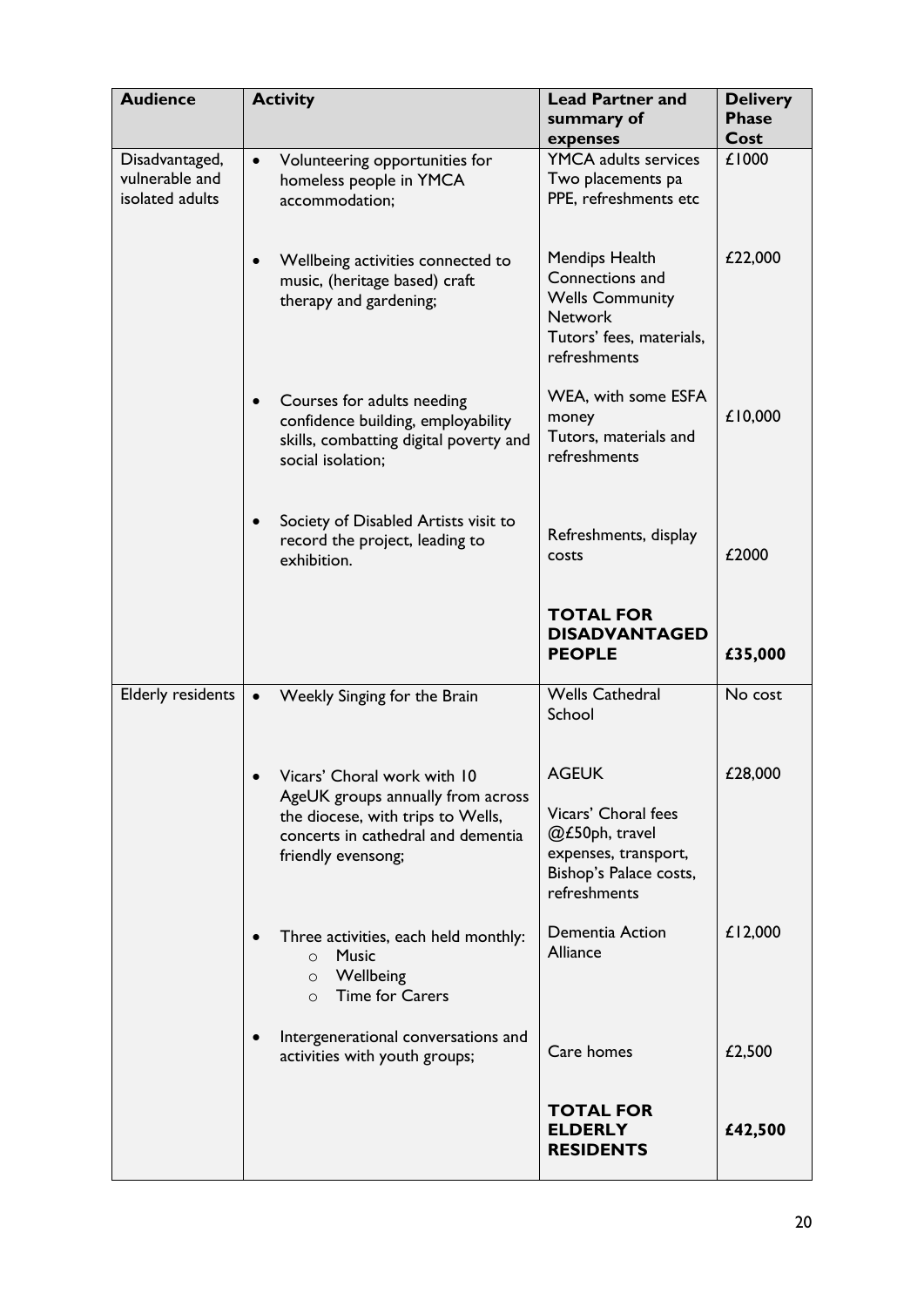| <b>Audience</b>                                                                               | <b>Activity</b>                                                                                                                                                                    | <b>Lead Partner and</b><br>summary of<br>expenses                                   | <b>Delivery</b><br><b>Phase</b><br>Cost |
|-----------------------------------------------------------------------------------------------|------------------------------------------------------------------------------------------------------------------------------------------------------------------------------------|-------------------------------------------------------------------------------------|-----------------------------------------|
| <b>Families</b><br>NB these<br>activities will<br>also be<br>accessible and<br>appropriate to | Monthly traditional craft activities<br>$\bullet$<br>(basket making, printmaking,<br>calligraphy, mosaics, ceramics,<br>sculpture, textiles, furniture, glass<br>and woodworking); | Somerset Guild of<br>Crafts – time given for<br>free for most sessions              | £5000                                   |
| other audiences                                                                               | Photography workshops,<br>$\bullet$<br>competition and multi-sensory<br>exhibition open to all local<br>residents (+ targeted groups);                                             | Tutors' fees, exhibition<br>costs, refreshments                                     | £10,000                                 |
|                                                                                               | Horrible History style medieval<br>$\bullet$<br>mystery play based on stories from<br>the archive:                                                                                 | <b>Wells Theatre Festival,</b><br>three annual events                               | £7000                                   |
|                                                                                               | Citizen science pollinator project -<br>$\bullet$<br>visitors given packets of 'medieval'<br>seeds and asked to feedback on<br>which pollinators visit;                            | As above                                                                            | As above                                |
|                                                                                               | Climate change conversations and<br>$\bullet$<br>activities;                                                                                                                       | Sustainable Wells                                                                   | £1500                                   |
|                                                                                               | Cathedral Roadshow to 10 towns<br>$\bullet$<br>with craftspeople, musicians,<br>archivists, hands-on activities and<br>workshops;                                                  | Vicars' Choral and<br>other professional<br>fees, materials,<br>transport, displays | £34,000                                 |
|                                                                                               | Opportunities for one off, short<br>$\bullet$<br>term, long term or family<br>volunteering;                                                                                        | Expenses, PPE and<br>materials,<br>refreshments                                     | See below                               |
|                                                                                               |                                                                                                                                                                                    | <b>TOTAL FOR</b><br><b>FAMILY</b><br><b>ACTIVITIES</b>                              | £57,500                                 |
| Heritage<br>visitors/tourists                                                                 | WEA courses (in person + online)<br>$\bullet$<br>on a wide range of heritage topics;                                                                                               | Tutor fees, with some<br>income                                                     | £5000                                   |
|                                                                                               | A new attraction with multi-layered<br>$\bullet$<br>interpretation;                                                                                                                |                                                                                     | Costs<br>included<br>elsewhere          |
|                                                                                               | Liaison with Visit Somerset and<br>$\bullet$<br>Wells Heritage Partnership to<br>ensure that our offer has wide<br>appeal and inclusivity.                                         |                                                                                     |                                         |
|                                                                                               |                                                                                                                                                                                    | <b>TOTAL</b>                                                                        | £5000                                   |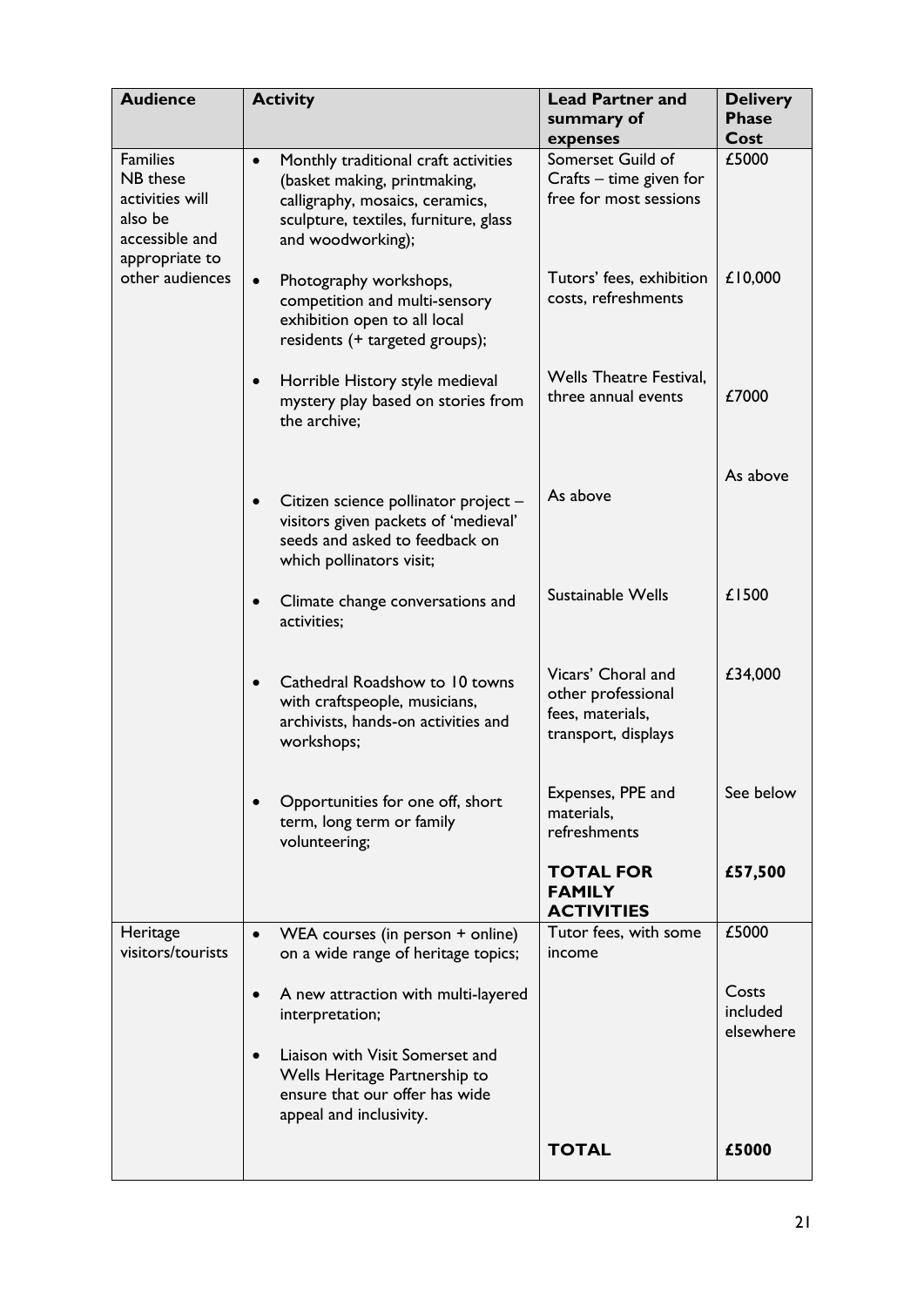| <b>Audience</b>           | <b>Activity</b>                               | <b>Lead Partner and</b><br>summary of | <b>Delivery</b><br><b>Phase</b><br>Cost |
|---------------------------|-----------------------------------------------|---------------------------------------|-----------------------------------------|
| <b>Activities</b>         |                                               | expenses<br><b>TOTAL</b> for all      |                                         |
| £148,000<br>Equipment and |                                               | activities                            | £228,000                                |
| <b>Materials</b>          |                                               |                                       |                                         |
| £80,000                   |                                               |                                       |                                         |
| New staff                 | <b>Community Engagement Manager</b>           |                                       | £105,000                                |
|                           | Project Manager                               |                                       | £180,000                                |
|                           | <b>Carpentry Apprentice</b>                   |                                       | £42,000                                 |
|                           | <b>Stone Masonry Apprentice</b>               |                                       | £42,000                                 |
|                           | <b>General Conservation Skills Apprentice</b> |                                       | £42,000                                 |
| Publicity                 |                                               |                                       | £20,000                                 |
| Evaluation                |                                               |                                       | £24,000                                 |
| Staff training            |                                               |                                       | £7000                                   |
| Volunteer                 |                                               |                                       | £4000                                   |
| training                  |                                               |                                       |                                         |
| Volunteer                 |                                               |                                       | £4000                                   |
| expenses                  |                                               |                                       |                                         |
| including travel,         |                                               |                                       |                                         |
| refreshments,             |                                               |                                       |                                         |
| <b>DBS</b> checks         |                                               |                                       |                                         |
| Staff expenses            |                                               |                                       | £8000                                   |